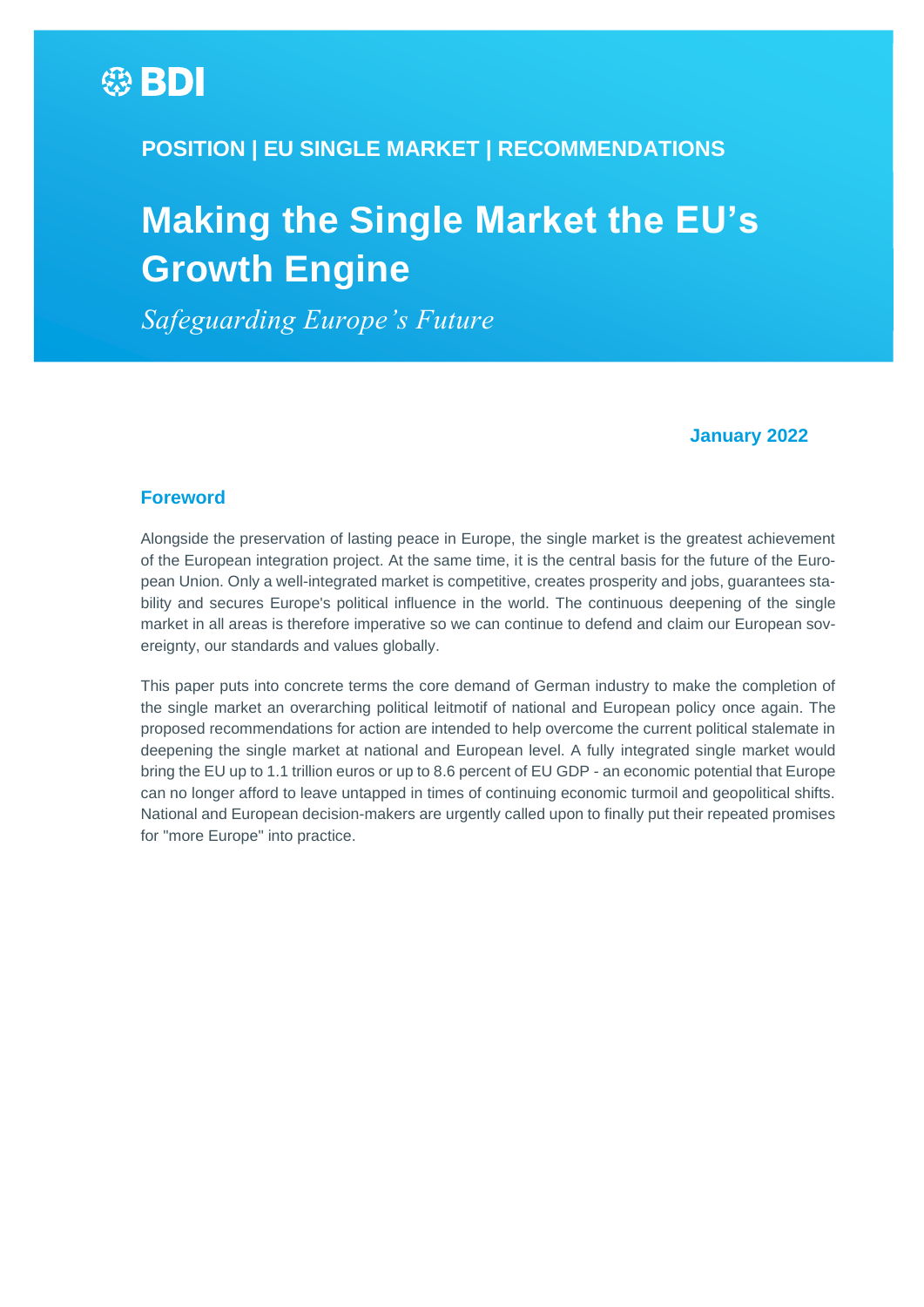## **Table of Contents**

| Despite its Success: The Single Market Remains Europe's Biggest Construction Site  5  |
|---------------------------------------------------------------------------------------|
|                                                                                       |
| Completing the Single Market as the EU's Central Project for the Future  6            |
|                                                                                       |
|                                                                                       |
|                                                                                       |
|                                                                                       |
|                                                                                       |
|                                                                                       |
| Unlocking the Potentials of Digitalisation for Europe: A Digital EU Single Market  10 |
|                                                                                       |
|                                                                                       |
|                                                                                       |
| Supporting Digital Business Models "Made in Europe" Through Smart Digital Policy 12   |
|                                                                                       |
|                                                                                       |
|                                                                                       |
|                                                                                       |
|                                                                                       |
|                                                                                       |
|                                                                                       |
|                                                                                       |
| A Modern Interconnected Europe - Transport and Mobility in the Single Market 16       |
|                                                                                       |
|                                                                                       |
|                                                                                       |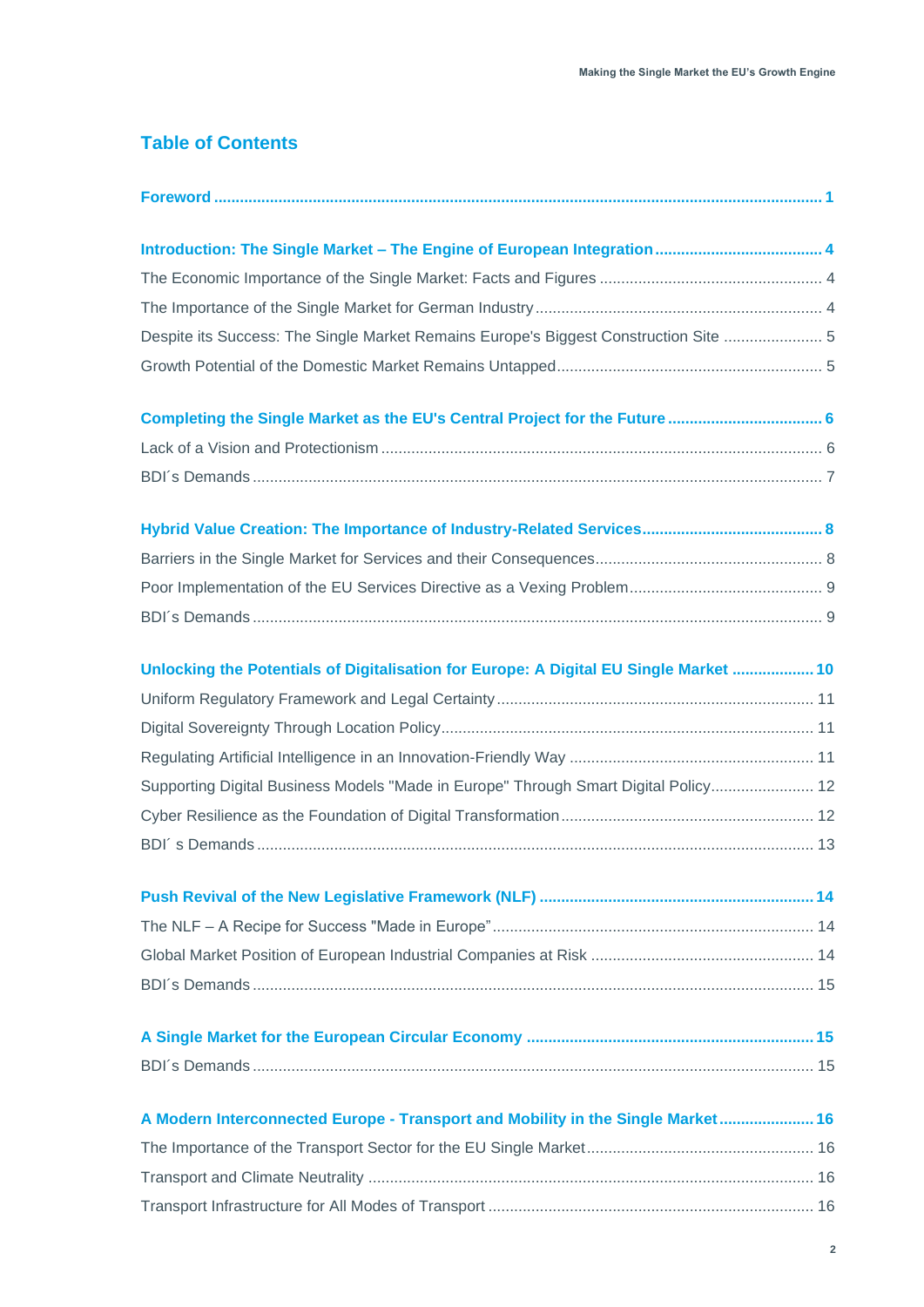| Public Procurement - EU Rules on Market Opening Remain Essential  18                        |  |
|---------------------------------------------------------------------------------------------|--|
| EU Procurement Directives Still Necessary, Threshold Increase Would Be Counterproductive 19 |  |
|                                                                                             |  |
| Notable Distortions of Competition Due to Subsidised Offers from Third Countries  20        |  |
|                                                                                             |  |
|                                                                                             |  |
|                                                                                             |  |
|                                                                                             |  |
|                                                                                             |  |
|                                                                                             |  |
|                                                                                             |  |
|                                                                                             |  |
|                                                                                             |  |
|                                                                                             |  |
|                                                                                             |  |
|                                                                                             |  |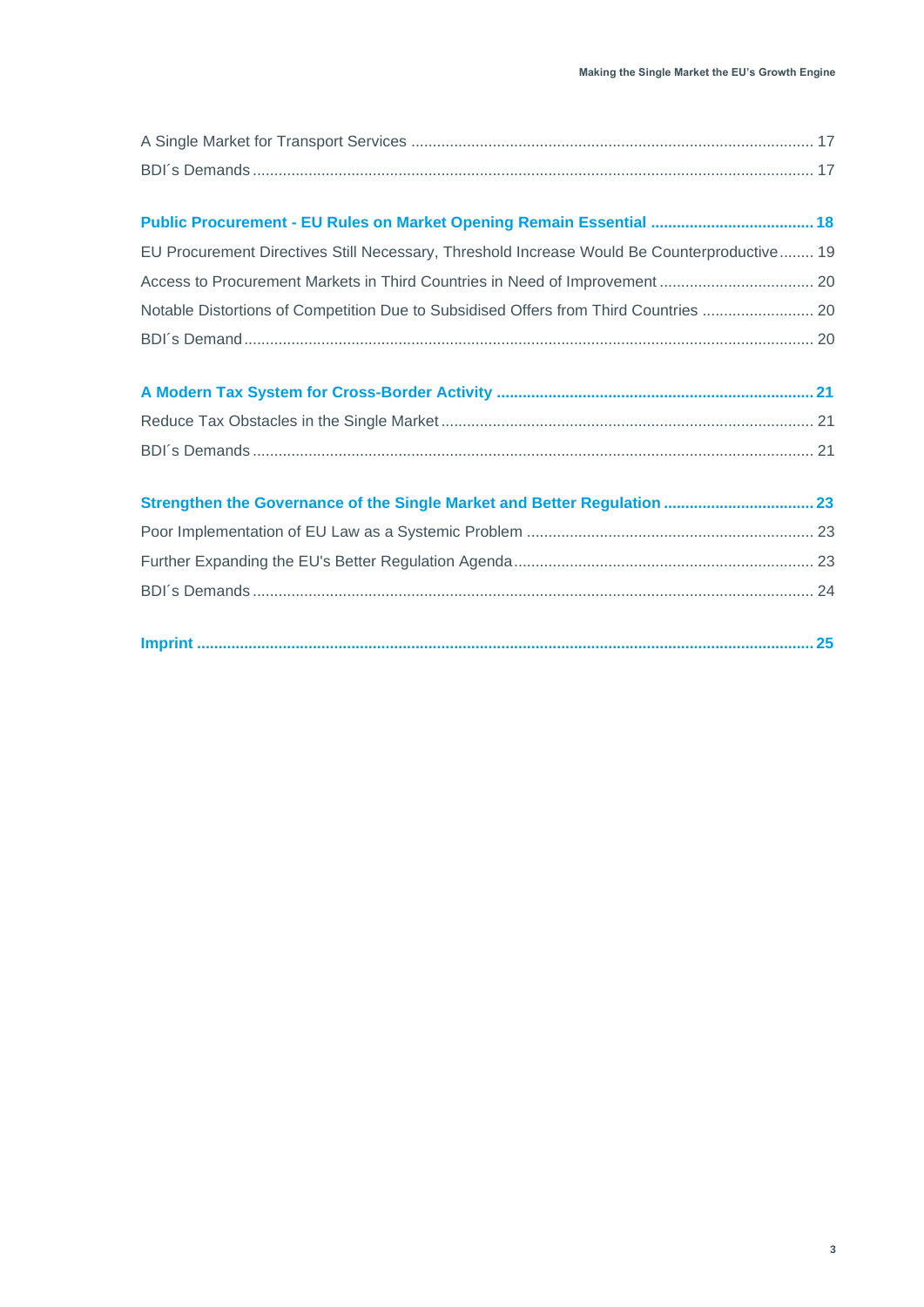## <span id="page-3-0"></span>**Introduction: The Single Market – The Engine of European Integration**

The single market is the basis of Europe's success, prosperity and stability. With 450 million citizens and 22 million companies from 27 Member States, it is the largest common market in the world. The free movement of people, goods, services, capital and data is the prerequisite for growth, employment and competitiveness in the European Union (EU). The single market promotes the continuous growing together of the Member States not only in economic and political terms, but also in social terms. Finally, the single market is a decisive factor in promoting and claiming our European interests, but also our standards and values, worldwide.

#### <span id="page-3-1"></span>**The Economic Importance of the Single Market: Facts and Figures**

The EU single market is the largest common market in the world. With an economic output of almost 16 trillion US dollars, it is the world's second largest economic area. Only the USA, with 21 trillion US dollars, is ahead of Europe. China follows in third place with 14 trillion US dollars. <sup>1</sup> The common market contributes 8.5 percent to EU GDP and has increased the GDP of its Member States by between 12 and 22 percent since it came into force in 1993. 2

The share of intra-EU trade in goods is higher than the share of extra-EU trade in all EU countries except Ireland.<sup>3</sup> If imports and exports are taken together, trade with the other EU-27 states accounts for more than half of the foreign trade turnover of all EU states. 4 In total, trade in goods among the EU-27 countries amounts to 235 billion Euro. 5

In addition, the single market has created over 2.7 million new jobs since its inception and generates an annual welfare gain of about 840 euros for each of its citizens. 6 In Germany, the figure is as high as 1,046 euros per year. 7

#### <span id="page-3-2"></span>**The Importance of the Single Market for German Industry**

German industry is one of the biggest beneficiaries of the single market: Around two thirds of German goods exports and imports are attributable to trade within the EU-27. Germany generates almost half (48.4%) of its foreign trade surplus (exports minus imports) within the single market. German companies export more to France alone than to China. In turn, 44.8 percent of imports to Germany come from other EU countries; by comparison, 11.3 percent come from China and 6.6 percent from the USA.<sup>8</sup>

<sup>1</sup> World Bank[: https://data.worldbank.org/indicator/NY.GDP.MKTP.CD?locations=EU](https://data.worldbank.org/indicator/NY.GDP.MKTP.CD?locations=EU) 

<sup>&</sup>lt;sup>2</sup> European Central Bank: Baldwin vs. Cecchini revisited: The growth impact of the European Single Market. Working Paper Series. April 2020[. https://www.ecb.europa.eu/pub/pdf/scpwps/ecb.wp2392~83000b6b14.en.pdf](https://www.ecb.europa.eu/pub/pdf/scpwps/ecb.wp2392~83000b6b14.en.pdf)

<sup>3</sup> State in 2020

<sup>4</sup> Federal Agency for Civic Education (BPB): [https://www.bpb.de/nachschlagen/zahlen-und-fakten/europa/70552/binnenhandel](https://www.bpb.de/nachschlagen/zahlen-und-fakten/europa/70552/binnenhandel-der-eu)[der-eu](https://www.bpb.de/nachschlagen/zahlen-und-fakten/europa/70552/binnenhandel-der-eu)

<sup>5</sup> State of December 2020, European Commission/Eurostat: [https://trade.ec.europa.eu/doclib/docs/2013/december/tra](https://trade.ec.europa.eu/doclib/docs/2013/december/tradoc_151969.pdf)[doc\\_151969.pdf](https://trade.ec.europa.eu/doclib/docs/2013/december/tradoc_151969.pdf)

<sup>&</sup>lt;sup>6</sup> Bertelsmann Stiftung: Estimating economic benefits of the Single Market for European countries and regions. May 2019. [http://passthrough.fw-notify.net/download/621587/http://aei.pitt.edu/102495/1/2019.pdf](http://passthrough.fw-notify.net/download/621587/http:/aei.pitt.edu/102495/1/2019.pdf)

<sup>7</sup> Idem footnote 12

<sup>&</sup>lt;sup>8</sup> European Commission: [https://europa.eu/european-union/about-eu/countries/member-countries/germany\\_en](https://europa.eu/european-union/about-eu/countries/member-countries/germany_en)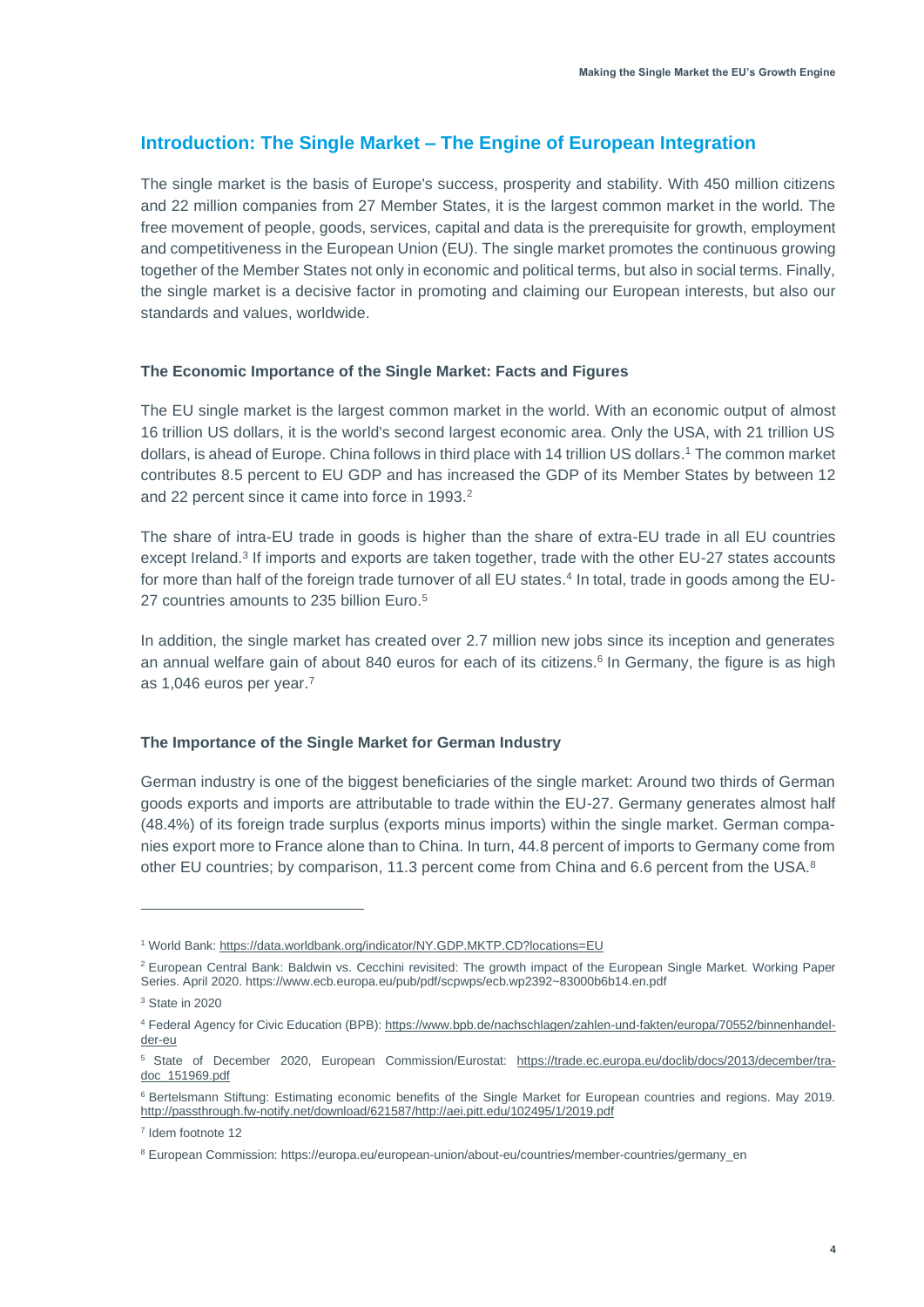France alone exports around twice as much to Germany as to the USA. Overall, Germany is responsible for almost a quarter of all exports (22.8%) and imports (23.3%) within the EU-27.<sup>9</sup>

Germany is also at the top of the single market winners in terms of income gains. According to a study conducted by the Bertelsmann Foundation in 2019, Germany generates the highest income gains in a European country comparison at 86 billion euros per year. <sup>10</sup> Strongly industrialised regions with a high export orientation show the greatest per capita profits. According to the Bertelsmann study, the same applies to regions with strong SMEs and supplier companies that export a lot to the domestic market.

#### <span id="page-4-0"></span>**Despite its Success: The Single Market Remains Europe's Biggest Construction Site**

Despite its enormous success, the single market remains Europe's biggest construction site. The border closures in the wake of the Covid-19 pandemic and the resulting disruptions in cross-border value chains have highlighted the immense importance of a functioning single market. At the same time, the crisis has shown how quickly protectionism and a lack of coordination between Member States can undermine the basic principles of the single market and bring the highly interconnected and interdependent European economy to a standstill.

However, the single market has already been fragmented before Covid-19. SMEs in particular were unable to fully exploit the potential of the single market even before the crisis. Companies operating in Europe are confronted with a multitude of barriers: Diverging national legal frameworks, complicated administrative procedures, lack of access to information, and even market foreclosure. Coping with these problems often exceeds the companies' capacities or the anticipated benefits of expansion. It is therefore not surprising that currently only 17 percent of all SMEs in the manufacturing sector export to other EU countries.<sup>11</sup>

#### <span id="page-4-1"></span>**Growth Potential of the Domestic Market Remains Untapped**

The EU is missing out on potentially up to 1.1 trillion euros or up to 8.6 percent of EU GDP due to these barriers. In the services sector alone, the potential amounts to more than 330 billion euros annually or 2.4 percent of EU GDP. In the area of cross-border trade in goods, the potential is estimated at up to 269 billion euros or up to 1.8 percent of EU GDP. Finally, a fully implemented digital single market would generate around an additional 110 billion euros per year in European economic power.<sup>12</sup>

<sup>9</sup> Eurostat: [https://ec.europa.eu/eurostat/statistics-explained/index.php/International\\_trade\\_in\\_goods/de](https://ec.europa.eu/eurostat/statistics-explained/index.php/International_trade_in_goods/de)

<sup>&</sup>lt;sup>10</sup> Idem footnote 12

<sup>&</sup>lt;sup>11</sup> European Commission: "Eine KMU-Strategie für ein nachhaltiges und digitales Europa". COM(2020)103 final. [https://ec.eu](https://ec.europa.eu/transparency/regdoc/rep/1/2020/DE/COM-2020-103-F1-DE-MAIN-PART-1.PDF)[ropa.eu/transparency/regdoc/rep/1/2020/DE/COM-2020-103-F1-DE-MAIN-PART-1.PDF](https://ec.europa.eu/transparency/regdoc/rep/1/2020/DE/COM-2020-103-F1-DE-MAIN-PART-1.PDF) 

<sup>&</sup>lt;sup>12</sup> The quoted numbers originate from: European Parliament Research Service (EPRS): Coronavirus and the Cost of Non-Europe. An analysis of the economic benefits of common European action. May 2020: https://www.europarl.europa.eu/thinktank/en/document.html?reference=EPRS\_IDA(2020)642837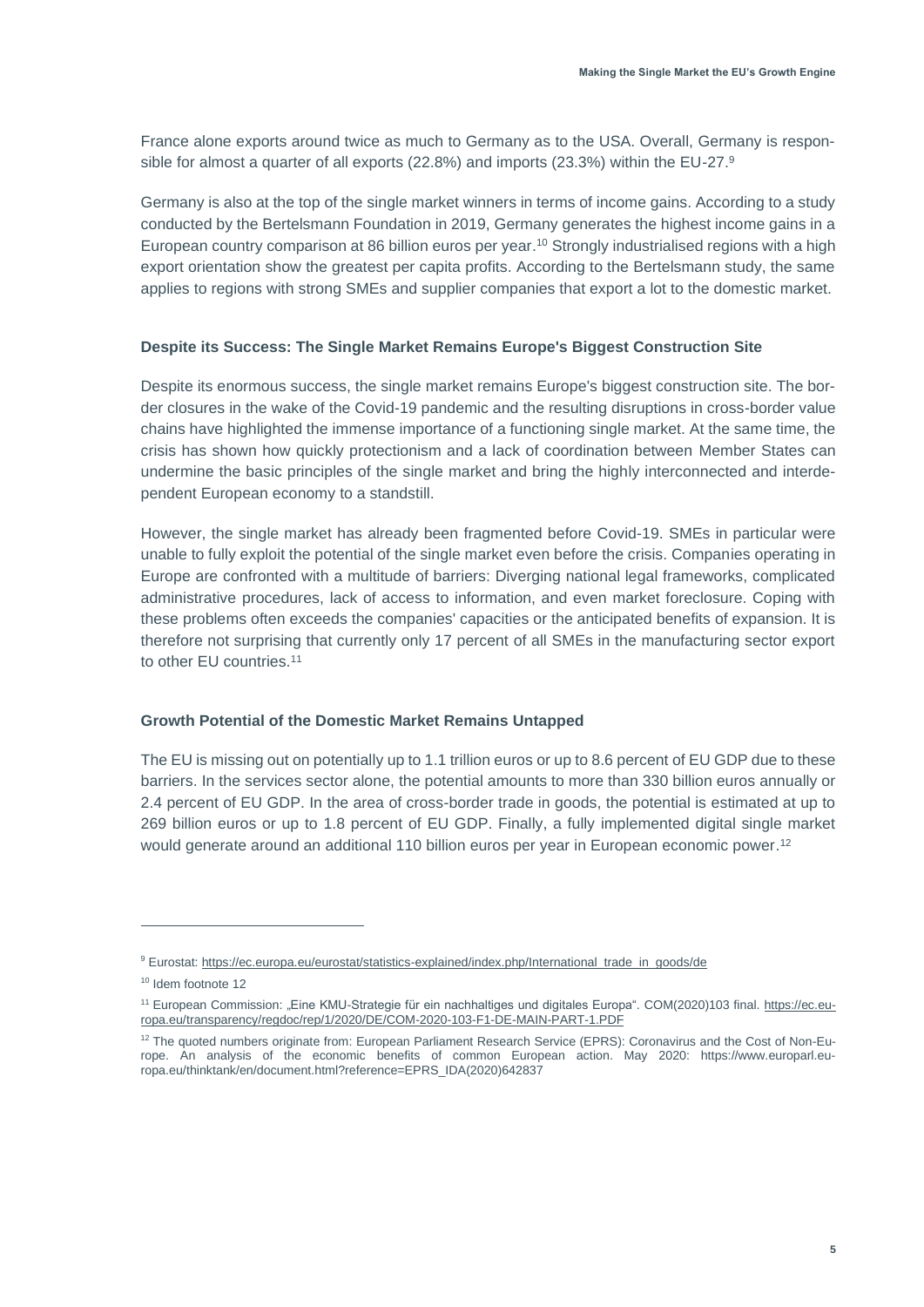## <span id="page-5-0"></span>**Completing the Single Market as the EU's Central Project for the Future**

Almost forty years ago (June 1985), the European Commission under Jacques Delors presented its legendary "White Paper on Completing the Single Market".<sup>13</sup> It contained a detailed legislative plan with over 280 measures aimed at dismantling all physical, technical and fiscal non-tariff barriers to trade within the then European Economic Community (EEC). <sup>14</sup> The implementation of these measures eventually resulted in the creation of the single market in 1993.

#### <span id="page-5-1"></span>**Lack of a Vision and Protectionism**

A comparable vision is lacking today. Although the European Commission under Ursula von der Leyen has made strengthening the "governance" of the single market a focus of its agenda.<sup>15</sup> But governance is only part of the answer. The European Commission has so far failed to include any further initiatives in its work program.

In addition to a lack of strategy, the deepening of the single market is failing above all due to resistance from the Member States. Often, they block sensible initiatives of the European Commission for protectionist reasons. As the European Commission explains: "We are all too often confronted with a situation [where] there is [...] a lack of political will to adopt the concrete measures proposed by the Commission [...]. Even when Member States are in favour of further market integration or deeper harmonization, they often take the view that only their own approaches should serve as a basis for European rules". 16

German industry has been pointing out this problem for a long time. We demand that politicians finally implement their repeated commitments to deepen the single market. The massive shock of the Covid-19 pandemic for the European economies and the still difficult recovery call for immediate action. National blockades are no longer justifiable and jeopardize recovery and growth - and sooner or later Europe's position in the world.

<sup>13</sup> European Commission: [https://eur-lex.europa.eu/legal-co tent/DE/TXT/PDF/?uri=CELEX:51985DC0310&from=DE](https://eur-lex.europa.eu/legal-co%20tent/DE/TXT/PDF/?uri=CELEX:51985DC0310&from=DE)

<sup>14</sup> Federal Agency for Civic Education (BPB)[: https://www.bpb.de/nachschlagen/lexika/das-europalexikon/176716/binnenmarkt](https://www.bpb.de/nachschlagen/lexika/das-europalexikon/176716/binnenmarkt)

<sup>&</sup>lt;sup>15</sup> As part of the EU Industrial Strategy from March 2020. The European Commission's governance package consists of a report on barriers to the Single Market (Europäische Kommission: Hindernisse für den Binnenmarkt ermitteln und abbauen. COM(2020) 93 final[. https://ec.europa.eu/transparency/regdoc/rep/1/2020/DE/COM-2020-93-F1-DE-MAIN-PART-1.PDF\)](https://ec.europa.eu/transparency/regdoc/rep/1/2020/DE/COM-2020-93-F1-DE-MAIN-PART-1.PDF) and an action plan on Single Market enforcement (Europäische Kommission: Langfristiger Aktionsplan zur besseren Umsetzung und Durchsetzung der Binnenmarktvorschriften. COM(2020) 94 final[. https://ec.europa.eu/info/sites/info/files/communication-eu-single-market-bar](https://ec.europa.eu/info/sites/info/files/communication-eu-single-market-barriers-march-2020_de.pdf)[riers-march-2020\\_de.pdf\)](https://ec.europa.eu/info/sites/info/files/communication-eu-single-market-barriers-march-2020_de.pdf)

<sup>&</sup>lt;sup>16</sup> European Commission: Der Binnenmarkt in einer Welt im Wandel - Ein wertvoller Aktivposten braucht neues politisches En-<br>gagement. COM(2018) 772 final. https://eur-lex.europa.eu/resource.html?uri=cellar:04220bf2-ee4e-1 gagement. COM(2018) 772 final. [https://eur-lex.europa.eu/resource.html?uri=cellar:04220bf2-ee4e-11e8-b690-](https://eur-lex.europa.eu/resource.html?uri=cellar:04220bf2-ee4e-11e8-b690-01aa75ed71a1.0002.02/DOC_1&format=PDF) [01aa75ed71a1.0002.02/DOC\\_1&format=PDF](https://eur-lex.europa.eu/resource.html?uri=cellar:04220bf2-ee4e-11e8-b690-01aa75ed71a1.0002.02/DOC_1&format=PDF)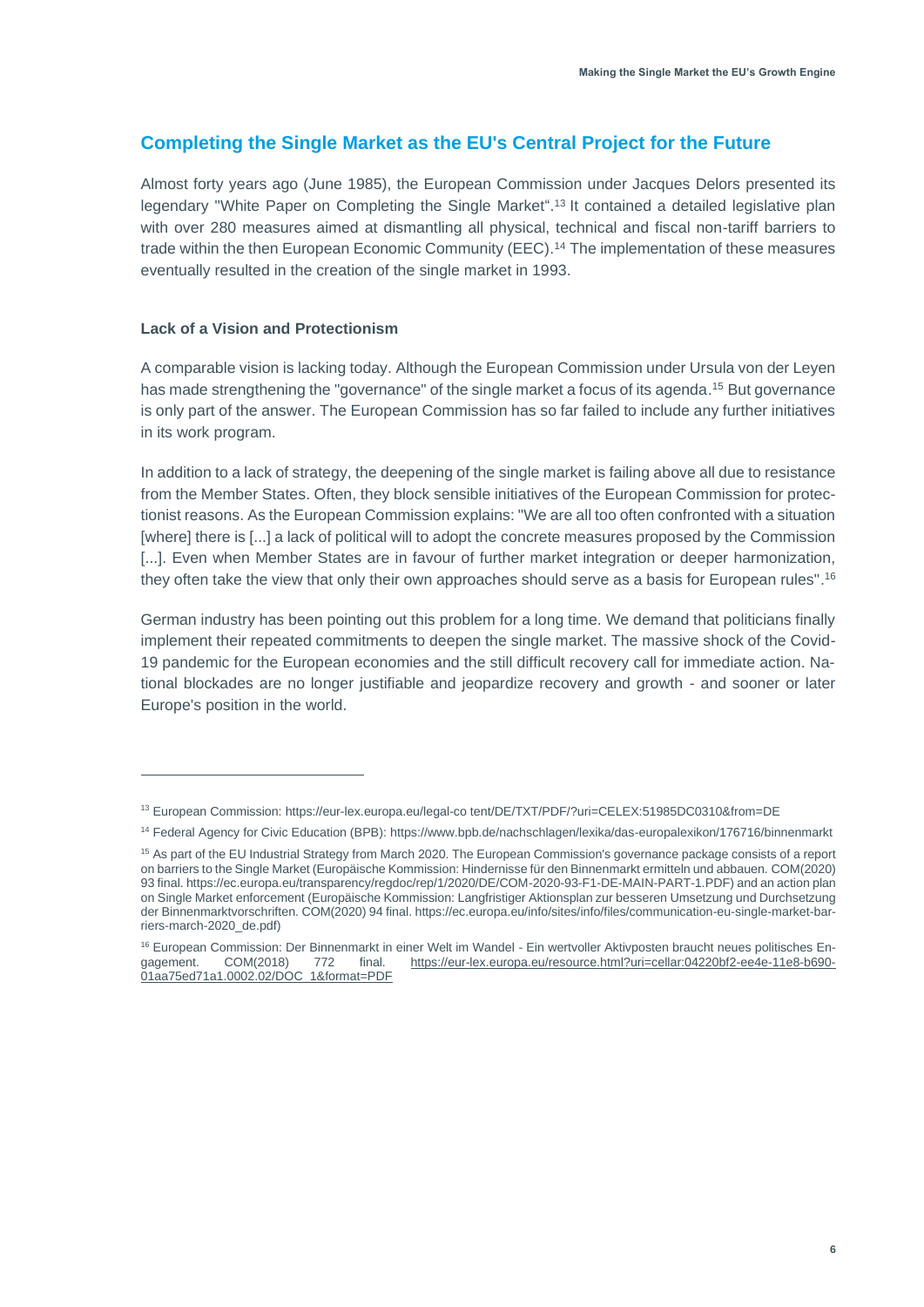- <span id="page-6-0"></span>▪ Completion of the single market in all areas must become a central project for the future of the EU with the highest political priority.
- **•** The European Commission should develop an ambitious vision of the future for the completion of the single market that combines individual policy strategies across departments. The single market must not be artificially divided into "analog" and "digital". A holistic approach is necessary that also takes into account the increasing importance of the "servitisation" of industry (i.e. the combination of production and services).
- The prioritisation on the single market must also be reflected in the structure and working methods of the European Commission. Single market policy must not be the task of a single directorate general but must become a central policy principle of all Commission services.
- Completion of the single market must become the core idea in the EU's drive for strategic autonomy. The single market is Europe's greatest asset and a crucial condition for Europe's sovereignty and international influence.
- Based on the new vision of the future, the EU institutions should develop a joint action plan with concrete measures, precise objectives and a clearly defined timeframe for further integration of the single market.
- In addition to the climate target, the EU should also set itself a single market target for 2030. This should provide for generating additional economic growth of at least two percent EU-GDP by 2030 by deepening the single market in all areas.
- Member States must no longer use (supposed) national sensitivities in their markets as an excuse to block the deepening of the single market. The repeated political commitments in the Council to open national markets must finally be translated into action at the working level as well.
- **The country-specific recommendations of the European Commission should serve as a basis for** the opening and reform of national markets. Citizens and companies depend on optimally harmonised rules to guarantee fair treatment within the domestic market. Where full harmonisation is not possible, the principle of mutual recognition must apply.
- At the same time, the European Commission must take stronger action against inadequate implementation of EU law in the Member States. Political considerations should not play a role here. The Commission should continue to make consistent use of infringement proceedings to combat violations of EU law.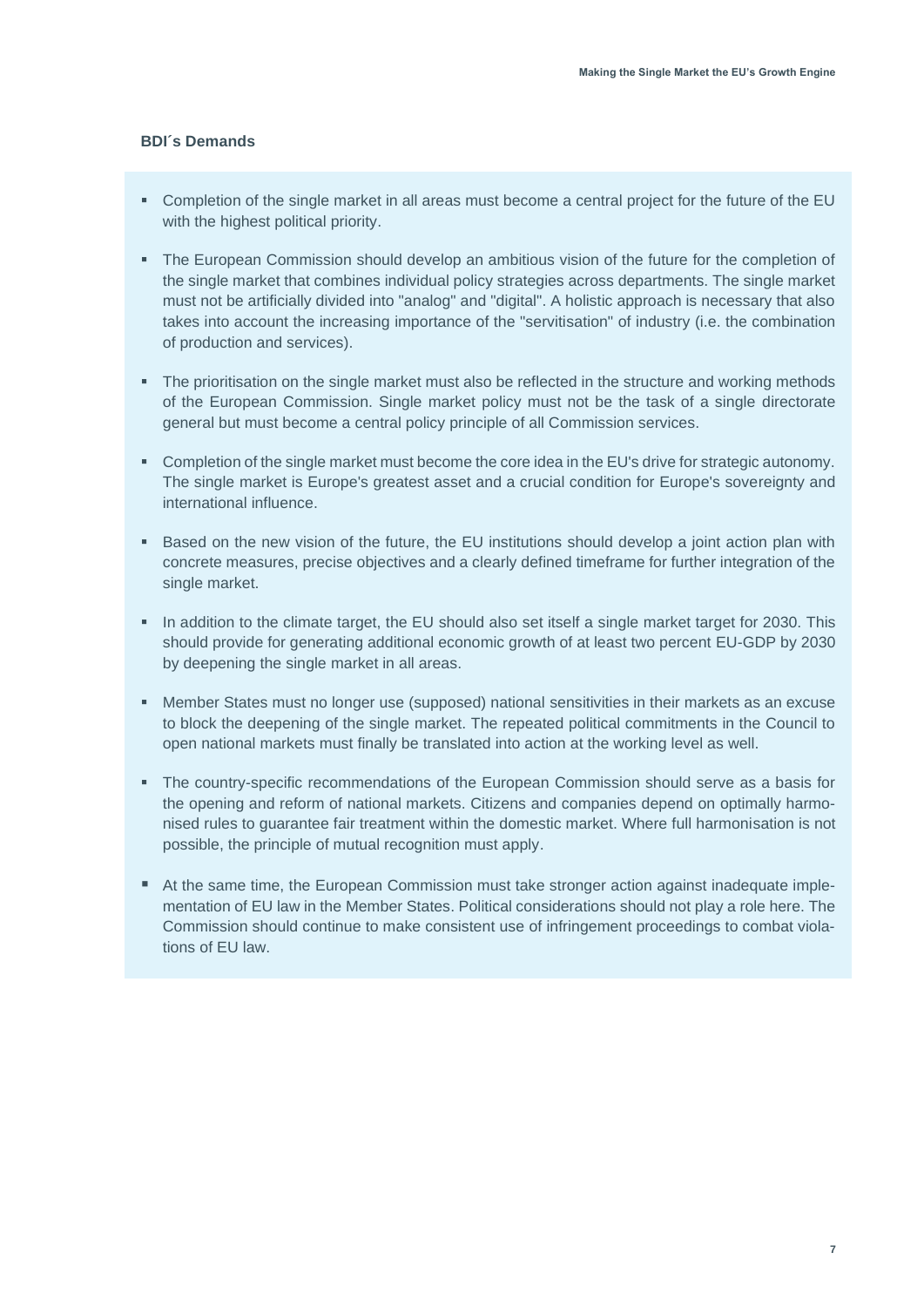## <span id="page-7-0"></span>**Hybrid Value Creation: The Importance of Industry-Related Services**

Services are the largest and fastest growing sector of the European economy. They already account for 73 percent of EU GDP and 74 percent of employment in the EU. Nine out of ten new jobs are created in the service sector. <sup>17</sup> 25 to 60 percent of jobs in industrial companies are already in servicerelated functions (including research and development, IT, logistics, marketing, sales and after-sales management, maintenance, etc.); around 14 million jobs in the service sector are directly linked to the export of EU goods.<sup>18</sup> Overall, more people work in foreign trade-related jobs in EU services than in industry. 19

The European Commission already estimated the potential of a deepened single market for services in 2012 at up to 2.6 percent EU GDP.<sup>20</sup> In view of the rapid "servitisation" of the industry since then, this estimate must be regarded as conservative.

#### <span id="page-7-1"></span>**Barriers in the Single Market for Services and their Consequences**

Despite its enormous importance, the services sector accounts for only 20 percent of intra-EU trade (or 6.5 % of EU GDP). <sup>21</sup> While the cost of exchanging goods in the EU has fallen by an average of 20 percent since the single market came into force, the figure for services has been only seven percent.<sup>22</sup>

Since the financial and economic crisis of 2008, there has also been an asymmetry in the development of productivity in industry and services. As a study by Copenhagen Economics from 2018 shows, industry achieved a three times higher increase in productivity than the service sector in the last decade. <sup>23</sup>

Today, the manufacture of a modern industrial product is no longer conceivable without services. They are an increasingly essential component for the creation and functioning of successful value chains: IT and consulting services, logistics, marketing, sales, after-sales services, etc. The fragmentation of the sector therefore has dramatic consequences for companies and the economy. On the one hand, it makes it more difficult for new value-added networks to emerge and prevents companies from expanding and growing. Many of the so-called "knock-on effects" for the economy associated with services are lost as a result. On the other hand, innovative start-ups are prevented from scaling up and therefore often move to other markets, especially to the USA. The EU loses out on several fronts: innovation drain, less research and development, fewer new jobs, less international competitiveness.

<sup>19</sup> Idem

<sup>22</sup> See footnote 17

<sup>23</sup> See footnote 18

<sup>17</sup> European Parliament[: https://www.europarl.europa.eu/news/en/press-room/20201126IPR92530/meps-want-to-improve-free](https://www.europarl.europa.eu/news/en/press-room/20201126IPR92530/meps-want-to-improve-free-movement-of-services)[movement-of-services](https://www.europarl.europa.eu/news/en/press-room/20201126IPR92530/meps-want-to-improve-free-movement-of-services)

<sup>&</sup>lt;sup>18</sup> Copenhagen Economics: Making EU Trade in Services Work for All. Enhancing innovation and competitiveness throughout the EU economy. November 2018. [https://www.copenhageneconomics.com/publications/publication/making-eu-trade-in-ser](https://www.copenhageneconomics.com/publications/publication/making-eu-trade-in-services-work-for-all)[vices-work-for-all](https://www.copenhageneconomics.com/publications/publication/making-eu-trade-in-services-work-for-all)

<sup>&</sup>lt;sup>20</sup> See footnote 26

<sup>&</sup>lt;sup>21</sup> European Parliament[: https://www.europarl.europa.eu/news/en/press-room/20201126IPR92530/meps-want-to-improve-free](https://www.europarl.europa.eu/news/en/press-room/20201126IPR92530/meps-want-to-improve-free-movement-of-services)[movement-of-services](https://www.europarl.europa.eu/news/en/press-room/20201126IPR92530/meps-want-to-improve-free-movement-of-services)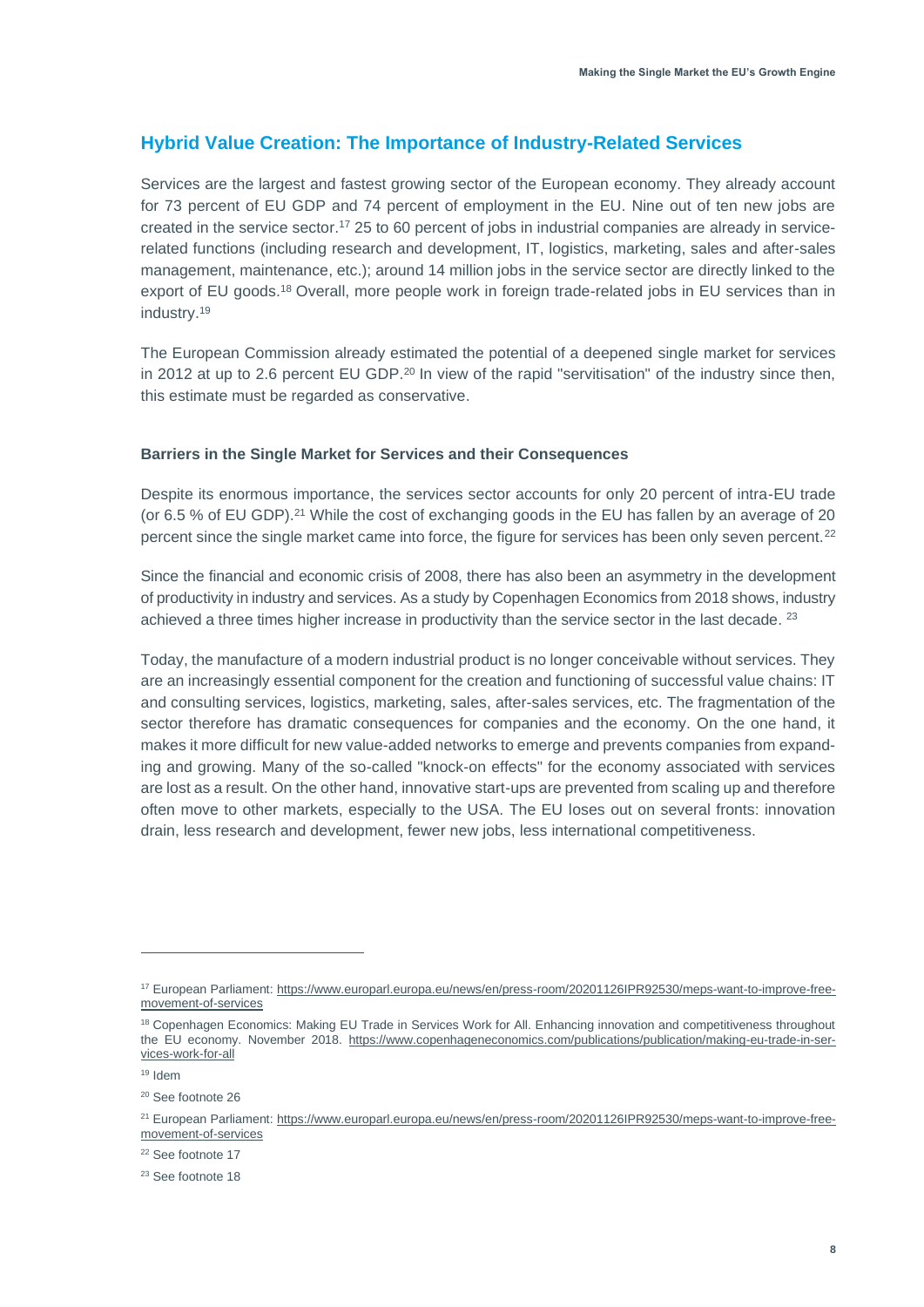#### <span id="page-8-0"></span>**Poor Implementation of the EU Services Directive as a Vexing Problem**

The EU Services Directive is the central legislative framework for services in the EU. It applies across all sectors and covers all self-employed services: Business services, wholesale and retail trade, and the construction and ancillary construction trades. Explicitly excluded from the directive are, among others, non-economic services provided by the state or on behalf of the state, financial services, transport services and health services.

Although the EU Services Directive had to be implemented by the Member States by the end of 2009, its implementation remains incomplete and deficient. In its last comprehensive analysis of the implementation status of the directive (2012), the European Commission identified major deficits in the degree and type of implementation as well as major differences between the Member States.<sup>24</sup> A central problem is the wide margin of discretion that the directive grants to the Member States. As the European Commission explains: "There is a great deal of variation in the extent to which Member States have used this discretion. Often, they have chosen to preserve the status quo instead of being more ambitious in opening up their services markets. Even if these options may not always constitute a violation of the Directive, these requirements are liable to hamper economic growth".<sup>25</sup> The result is a massive fragmentation of the legal framework in the EU.

- <span id="page-8-1"></span>**EXECT** Industrial and services policy must not be viewed separately, but as two sides of the same economic policy coin. In view of the rapidly advancing servitisation of industry, the European Commission's industrial policy strategy must always take into account the links between industry and the service economy.
- The Member States are called upon to finally implement the EU Services Directive in full and to apply it properly.
- The European Commission is called upon, in accordance with Article 41 of the EU Services Directive, to present its application report on the Directive, which was scheduled for December 2020, without further delay. The results of the report should be used as an opportunity to launch, if necessary, new initiatives to adapt the directive with a view to completing the internal market for services.
- The "points of single contact" (PSCs) in the Member States must serve companies as competent information points. National authorities must ensure that their PSCs provide all information on national regulations in a clear, complete and user-oriented manner. Inquiries must be answered promptly. All documents must be made available at least in English.

<sup>&</sup>lt;sup>24</sup> European Commission: Communication. On the implementation of the Services Directive. A partnership for new growth in services 2012-2015. COM(2012) 261 final[. https://ec.europa.eu/transparency/regdoc/rep/1/2012/EN/1-2012-261-EN-F1-1.Pdf](https://ec.europa.eu/transparency/regdoc/rep/1/2012/EN/1-2012-261-EN-F1-1.Pdf)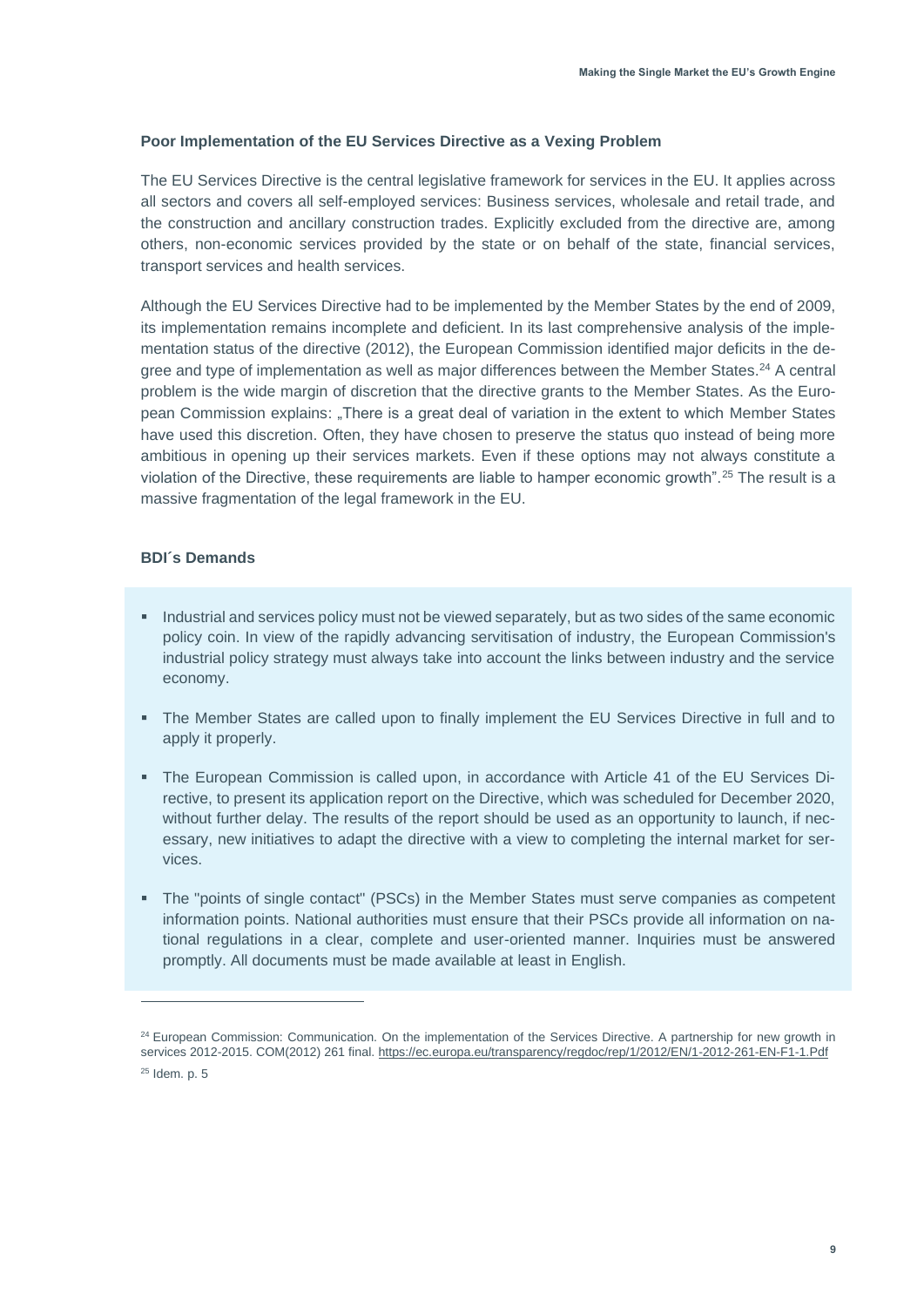- **Member States need to improve their SOLVIT service. According to the European Commission's** Internal Market Scoreboard, there are still major deficits in the SOLVIT system. Member States must ensure that their SOLVIT centres are adequately staffed, that national authorities participate appropriately in SOLVIT, and that cases are handled quickly and with the necessary expertise.
- The notification process for service-related measures needs to be reformed. National authorities continue to adopt measures without notifying the European Commission or other Member States for review. This contributes significantly to the creation of new barriers. Since the last attempt to reform the notification procedure failed due to the resistance of some Member States, including Germany, a new attempt is necessary.
- **•** The application of the proportionality test for service-related measures must be strengthened. The European Commission should provide guidance to national authorities in accordance with the Directive on a proportionality test prior to the adoption of new professional regulations (2018/958). Furthermore, stakeholders need to be systematically involved in the review.
- The posting of employees across EU borders must be made easier. At present, the EU Posting of Workers Directive means that companies can only post employees abroad if they comply with increasingly complicated bureaucratic documentation requirements. This applies in particular to the so-called "A1 certificate". When negotiations are resumed on amending the underlying EU regulations, one of the things that should be worked towards is a time threshold below which no A1 certificate is generally required.

## <span id="page-9-0"></span>**Unlocking the Potentials of Digitalisation for Europe: A Digital EU Single Market**

In light of global competition and the speedy development of entire regions of our world, Germany and Europe will only be able to prosper if they focus on the development, production and utilisation of digital innovations and other future technologies. Digital transformation entails huge opportunities for German companies. Around 59 percent of industrial companies with more than 100 employees in Germany are already using Industry 4.0 applications.<sup>26</sup> The Corona pandemic – at least to a certain degree – functioned as a booster for digitalisation in numerous companies.<sup>27</sup> The task now is to translate the positive experience with digital technologies that citizens and companies all over Europe gained during the Corona pandemic into a long-term update of new technologies and digital solutions.

While Europe has often failed to drive the first wave of digitalisation of the economy with sufficient vigour, German companies – from start-ups to SMEs to multinationals – are globally leading providers of B2B platform. Currently, for example, four of the world's 14 leading Industrial Internet of Things (IIoT) platforms are "Made in Germany". Although they do not have the reach and user numbers of the large B2C platforms, these B2B platforms make a decisive contribution to the dual transition: on the one hand, they support the development towards Industry 4.0, i.e. an ever-increasing increasing interconnectivity and smart automation of various parts of the economy. On the other hand, they contribute to significant reduction of  $CO<sub>2</sub>$  emission while simultaneously enabling productivity gains.

<sup>26</sup> Bitkom[: https://www.bitkom.org/Presse/Presseinformation/Industrie-40-so-digital-sind-Deutschlands-Fabriken](https://www.bitkom.org/Presse/Presseinformation/Industrie-40-so-digital-sind-Deutschlands-Fabriken) (2020)

<sup>27</sup> Bitkom. 2021. https://www.bitkom.org/Presse/Presseinformation/Corona-Unternehmen-spueren-wirtschaftlichen-Nutzen-der-Digitalisierung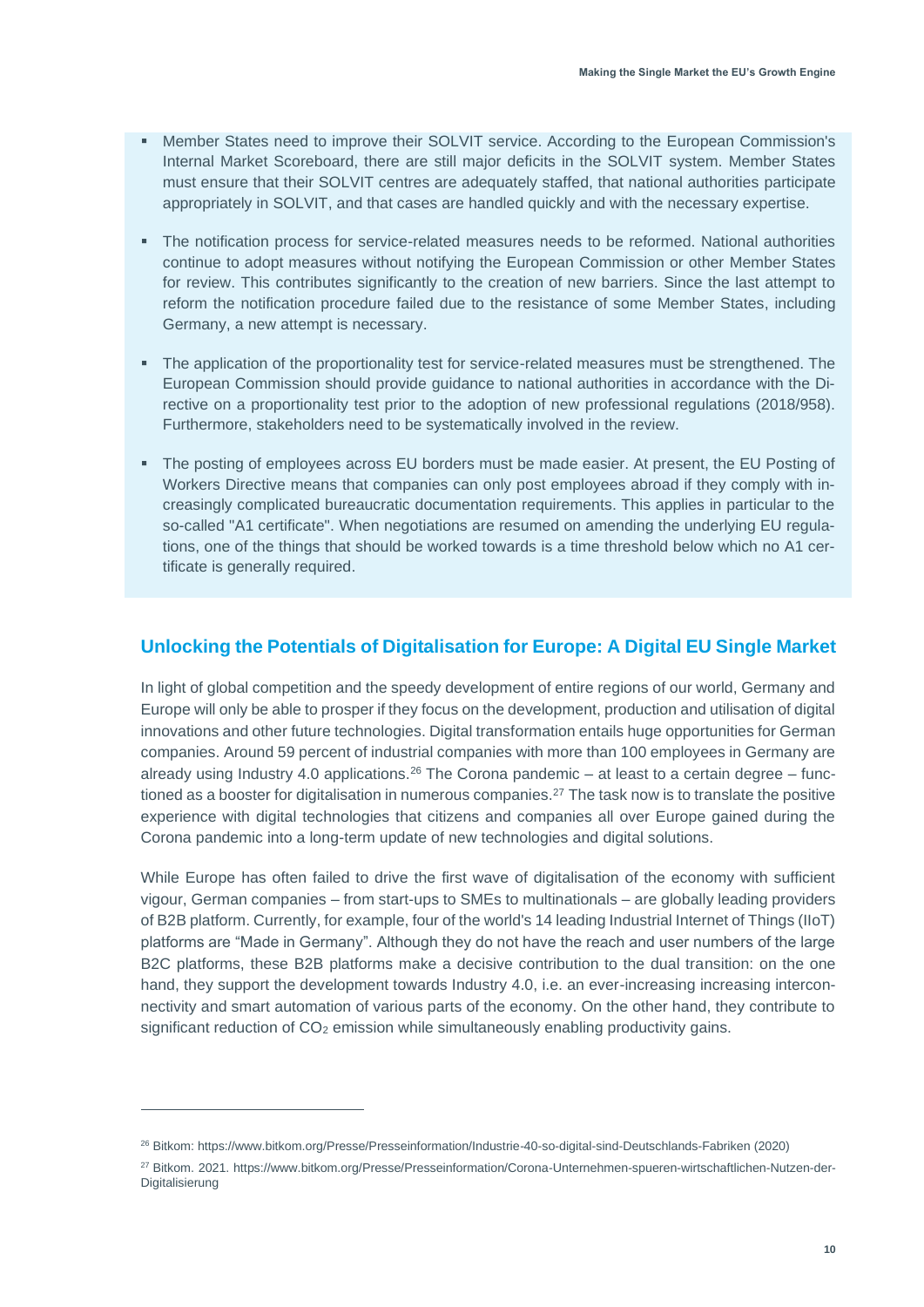#### <span id="page-10-0"></span>**Uniform Regulatory Framework and Legal Certainty**

An innovation-friendly regulatory framework that is as uniform as possible is indispensable for the scalability of data-driven business models. Studies show: Completion of the digital single market would unleash a growth potential of around EUR 110 billion per year. <sup>28</sup> Therefore, the European Commission, the European Parliament and the Member States should work towards a uniform, innovation-promoting, technology-open and industry-friendly regulatory framework for digital policy. For example, three out of four companies currently identify legal uncertainty in the anonymisation of data as a concrete obstacle. <sup>29</sup> Bureaucracy reduction and efficient administrative procedures throughout Europe through administrative modernisation are also important cornerstones for improving the competitiveness of Europe as a business location.

#### <span id="page-10-1"></span>**Digital Sovereignty Through Location Policy**

Europe must strengthen its digital sovereignty by developing a holistic policy approach. This goal cannot be achieved unilaterally through protectionism and autarky, but only by developing a strong business environment based on clear rules and a focus on innovation. For example, to materialise the benefits emanating from the digital transformation a sustainably higher capacity for innovation and investment. To promote key technologies in Europe and develop own competencies, Europe's digital policy must be closely interlinked with European and national innovation, research, economic and industrial policies in order. A high degree of digital sovereignty is n crucial pillar for a successful EU single market.

#### <span id="page-10-2"></span>**Regulating Artificial Intelligence in an Innovation-Friendly Way**

Artificial intelligence (AI) is one of the most important key technologies in industry. Non-bureaucratic and innovation-friendly framework conditions for the use of AI are a prerequisite for securing the innovation and competitiveness of German and European industry in the long term.

In the ongoing regulatory efforts, which primarily relate to the use of high-risk AI systems, it is important to take industrial users and their requirement into account. Moreover, it is of utmost importance, to avoid overregulation of industrial application areas of AI. Otherwise, there is a risk that the development of innovative applications of key AI technologies will be weakened at the outset. Only if the legal framework for AI in Europe is designed in an innovation-friendly manner, can European companies gain a decisive advantage in international competition by combining their industrial strength with the possibilities of AI.

<sup>&</sup>lt;sup>28</sup> European Parliament Research Service (EPRS): Coronavirus and the Cost of Non-Europe. An analysis of the economic benefits of common European action. May 2020. [https://www.europarl.europa.eu/thinktank/en/document.html?refer](https://www.europarl.europa.eu/thinktank/en/document.html?reference=EPRS_IDA(2020)642837)[ence=EPRS\\_IDA\(2020\)642837](https://www.europarl.europa.eu/thinktank/en/document.html?reference=EPRS_IDA(2020)642837)

<sup>29</sup> IW Cologne on behalf of BDI: Datenwirtschaft in Deutschland: [Datenwirtschaft in Deutschland \(bdi.eu\)](https://bdi.eu/publikation/news/datenwirtschaft-in-deutschland/)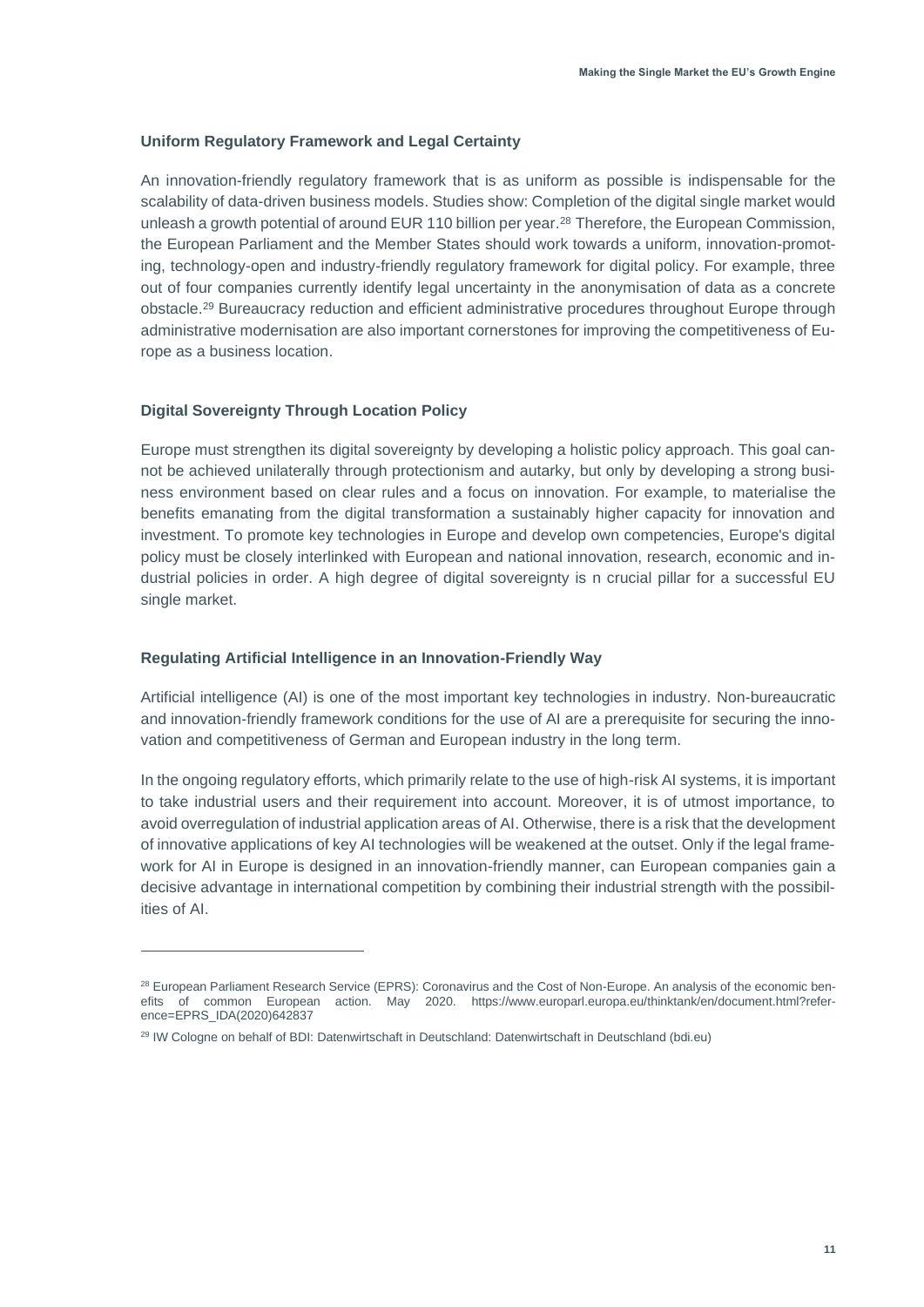#### <span id="page-11-0"></span>**Supporting Digital Business Models "Made in Europe" Through Smart Digital Policy**

It is essential to harness the current Corona-induced momentum of European companies' digitalisation efforts and further expand Europe's competencies in digital transformation. The industrial platform economy offers enormous growth potentials. By the end of 2018, almost seven percent of value creation in Germany's industry and industry-related services was already substantially dependent on the use of platforms.<sup>30</sup> However, due to a lack of data interoperability between platforms and companies as well as non-existent de facto standards, these platforms have difficulties in scaling up as. The same factors hamper a more far-reaching uptake of Industry 4.0 solutions across industry sectors.

A smart industrial data policy is an important cornerstone to support the scaling of platforms "made in Europe". Therefore, BDI welcomes the European Commission's data strategy and the creation of data spaces.<sup>31</sup> In a study commissioned by the Federation of German Industries (BDI) and conducted by the Institute of the German Economy (IW), only 28 percent of the 500 companies surveyed could be classified as "digital", in terms of their own data management. In the absence of structured data management, many companies – especially small and medium-sized (SME) ones – lack the ability to participate in the data economy. At the same time, many companies show a great willingness to share data, but in practice refrain from exchanging data with other companies because of too many (legal) uncertainties. Henceforth, the European Commission should address these issues when drafting its announced Data Act. For example, the European Commission should reduce uncertainties concerning the anonymisation of personal data.

Legal certainty is also an important concern of the business community in the context of the Digital Services Act. We appreciate that the European Commission based its regulatory proposal on the principles of the E-Commerce Directive. These principles, and in particular the country-of-origin principle as well as the ban on general monitoring obligations, have made a significant contribution to the successful development of the Internet economy. They have proven successful and should not be revised in the ongoing legislative process.

#### <span id="page-11-1"></span>**Cyber Resilience as the Foundation of Digital Transformation**

Cyber-resilient infrastructures, public authorities and products, as well as a high level of cybersecurity expertise among citizens, in companies as well as public administration, are the prerequisite for a secure digital transformation. A regulatory framework that provides a high degree of EU-wide harmonisation with regard to the cybersecurity requirements that companies have to fulfil is of paramount importance, especially for the internationally oriented German industry. Therefore, BDI welcomes the European Commission's proposal for a NIS 2 directive but sees the need for extensive adjustments that better reflect the realities in the European economy and in companies. To this end, only a combination of the Council's General Approach, Parliament's Compromise text and the European Commission's initial draft will provide a legislative framework that will enhance Europe's cyber-resilience without placing unduly high burdens on entities as well as introducing too much bureaucracy. At the same time, we call on the European Commission to publish cybersecurity requirements for connected products within the framework of a product-related horizontal NLF-based EU legislation instead of creating a regulatory patchwork by including cybersecurity requirements in different legal provisions.

<sup>30</sup> Vbw (2019): Plattformen – Infrastruktur der Digitalisierung. [https://www.vbw-bayern.de/Redaktion/Frei-zugaengliche-Me](https://www.vbw-bayern.de/Redaktion/Frei-zugaengliche-Medien/Abteilungen-GS/Wirtschaftspolitik/2019/Downloads/Plattformen-Infrastruktur-der-Digitalisierung_final_neu.pdf)[dien/Abteilungen-GS/Wirtschaftspolitik/2019/Downloads/Plattformen-Infrastruktur-der-Digitalisierung\\_final\\_neu.pdf](https://www.vbw-bayern.de/Redaktion/Frei-zugaengliche-Medien/Abteilungen-GS/Wirtschaftspolitik/2019/Downloads/Plattformen-Infrastruktur-der-Digitalisierung_final_neu.pdf)

<sup>31</sup> Datenwirtschaft in Deutschland – Wo stehen die Unternehmen in der Datennutzung und was sind ihre größten Hemmnisse?", IW study commissioned by the BDI, February 2021, accessible at: https://bdi.eu/media/publikationen/?publicationtype=Studien#/publikation/news/datenwirtschaft-in-deutschland/.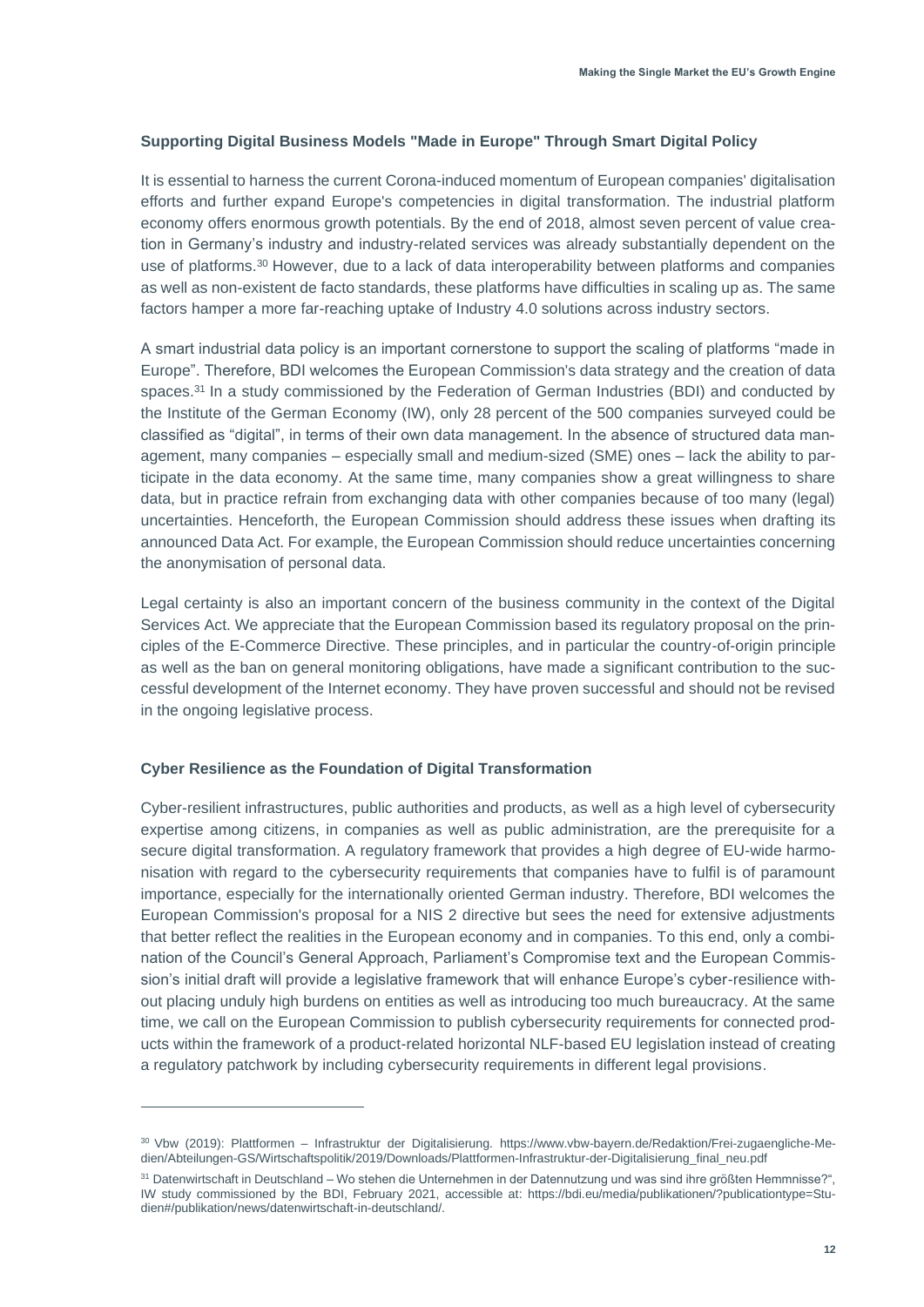- <span id="page-12-0"></span>▪ Europe's resilience and competitiveness must be strengthened with a strong focus on innovation. Technologies should be promoted in a targeted manner, competencies should be developed and expanded, and a holistic ecosystem should be established.
- **.** Innovative use of data must be promoted. The focus should be on voluntary data sharing as well as fair and controlled data use. To this end, economic incentives must be provided, and the legal and technical framework must be improved to create a suitable basis for the voluntary, secure and responsible provision of data by companies.
- Europe must expand the availability of public data and take a pioneering role in the provision of "open data" by making public data more readily available via open data portals and supporting private-public data cooperation.
- GAIA-X is an important project for building a powerful and competitive, secure and trustworthy data infrastructure in Europe. For GAIA-X to become a success story, GAIA-X reference projects for various areas of application should be promoted throughout Europe.
- **•** Secure digital infrastructures must have top priority and be promoted at both European and national level. BDI appreciates that the EU and Germany aspire to allow only trustworthy manufactures to provide "critical components" for use in critical infrastructures. In this context, the same productand offer-specific technical test criteria, rules and procedures must apply throughout Europe for all manufacturers, regardless of products, offers and origins.
- B2B platforms are essential for the implementation of Industry 4.0. The development and implementation of secure and efficient B2B platforms should not be restricted within the framework of platform regulation but should be promoted throughout Europe through regulatory and political initiatives. Europe should emphasise its own competencies more than highlighting any weaknesses.
- Key technologies such as artificial intelligence and quantum technologies must be quickly utilised in industry. The EU should also strengthen research in future technologies, especially in the field of micro- and nanoelectronics, in order to reduce dependence on America and Asia. To this end, the EU should promote strategic partnerships between research, industry and the public sector.
- **•** German industry expressly supports the European Commission's current deliberations, confirmed by the European Council, on the introduction of mandatory horizontal cybersecurity requirements based on the principles of the New Legislative Framework (NLF). Such horizontal requirements should be an integral part of the announced Cyber Resilience Act.
- We expressly welcome a Europe-wide harmonisation of cybersecurity regulation within the framework of the NIS 2 Directive. Now, in the trilogue process, it is important to ensure a user-oriented design that raises the cybersecurity level of government institutions and industry alike, without overburdening SMEs in particular or prescribing individual technologies.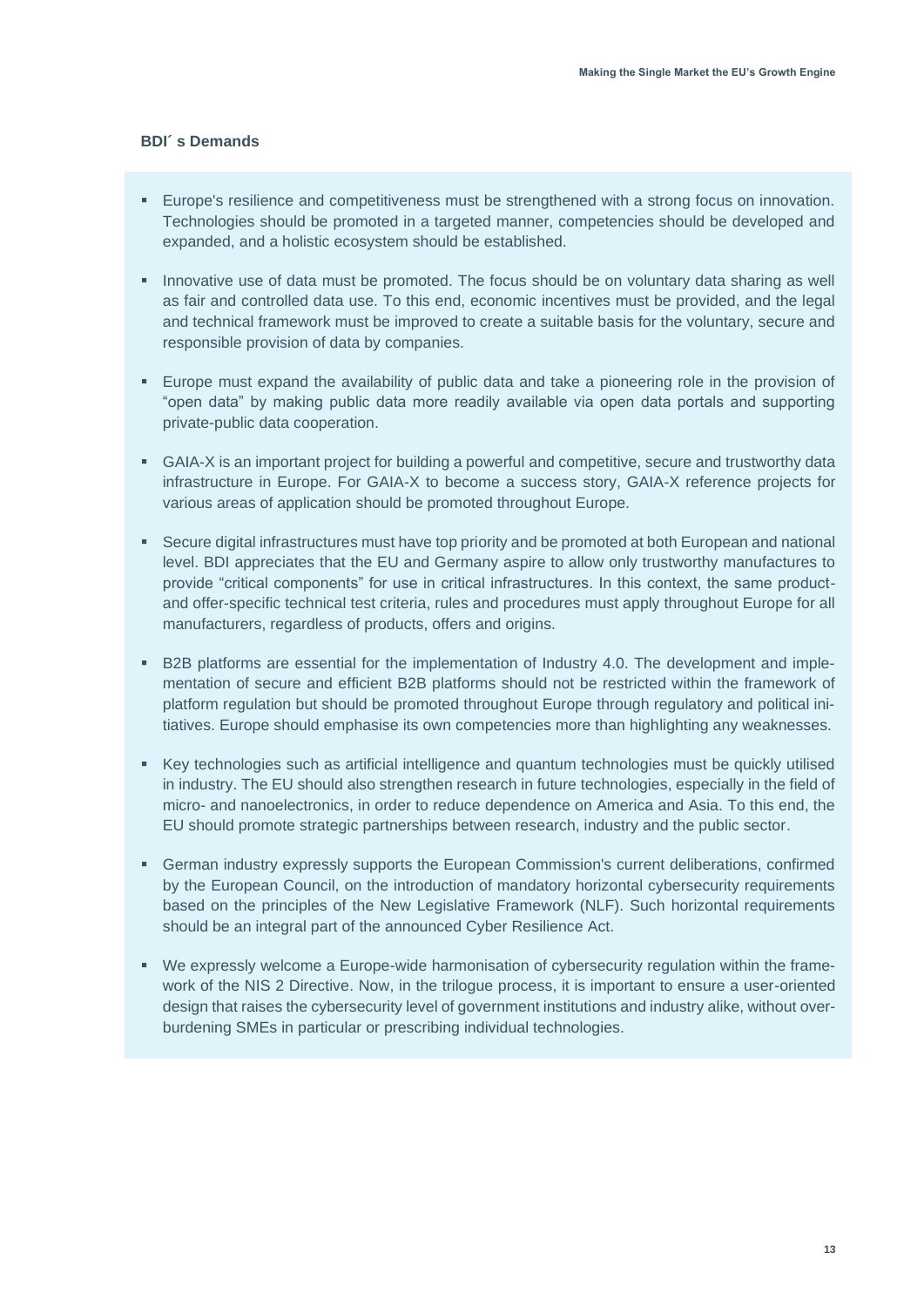## <span id="page-13-0"></span>**Push Revival of the New Legislative Framework (NLF)**

The main pillar of our single market for products is the New Legislative Framework (NLF). The NLF is designed to be lean and efficient. It ensures the safety of products, rapid EU-wide market access, especially for SMEs, more innovations and safeguards the competitiveness of German and European companies - a globally unique model for success. The NLF has the potential to meet the challenges of digitisation while at the same time maintaining system coherence for placing products on the market.

#### <span id="page-13-1"></span>**The NLF – A Recipe for Success "Made in Europe"**

The European Union and Germany are facing major challenges to maintain their international competitiveness and expand their technological sovereignty in the future. The NLF is an ideal lever for this: EU institutions set safety and health requirements for products and services. The technical content of these requirements is left to industry experts. The result is harmonised standards throughout Europe. As a result, the NLF gives companies producing in the European Union a global competitive advantage. In accordance with the principle of "one standard, one test, accepted everywhere", products can be freely marketed throughout the single market.

#### <span id="page-13-2"></span>**Global Market Position of European Industrial Companies at Risk**

The so-called James Elliott ruling of the European Court of Justice from 2016 has increasingly called into question the very successful model of placing products on the market, which has proven itself over decades. Based on the interpretation of the ruling, according to which harmonised standards are considered to be part of Union law, the European Commission is subjecting the content of technical specifications to intensive scrutiny and in some cases issuing specifications on the content of standards. According to a legal opinion commissioned by the Federal Ministry of Economics and Technology, the Commission has no competence for this procedure. The procedure practiced by the Commission damages the established and successful concept of the NLF and entails a series of negative developments for German industry.

German industry is observing these developments with great concern. In order to secure the international competitiveness and innovative strength of German and European industry, the BDI sees an acute need for action.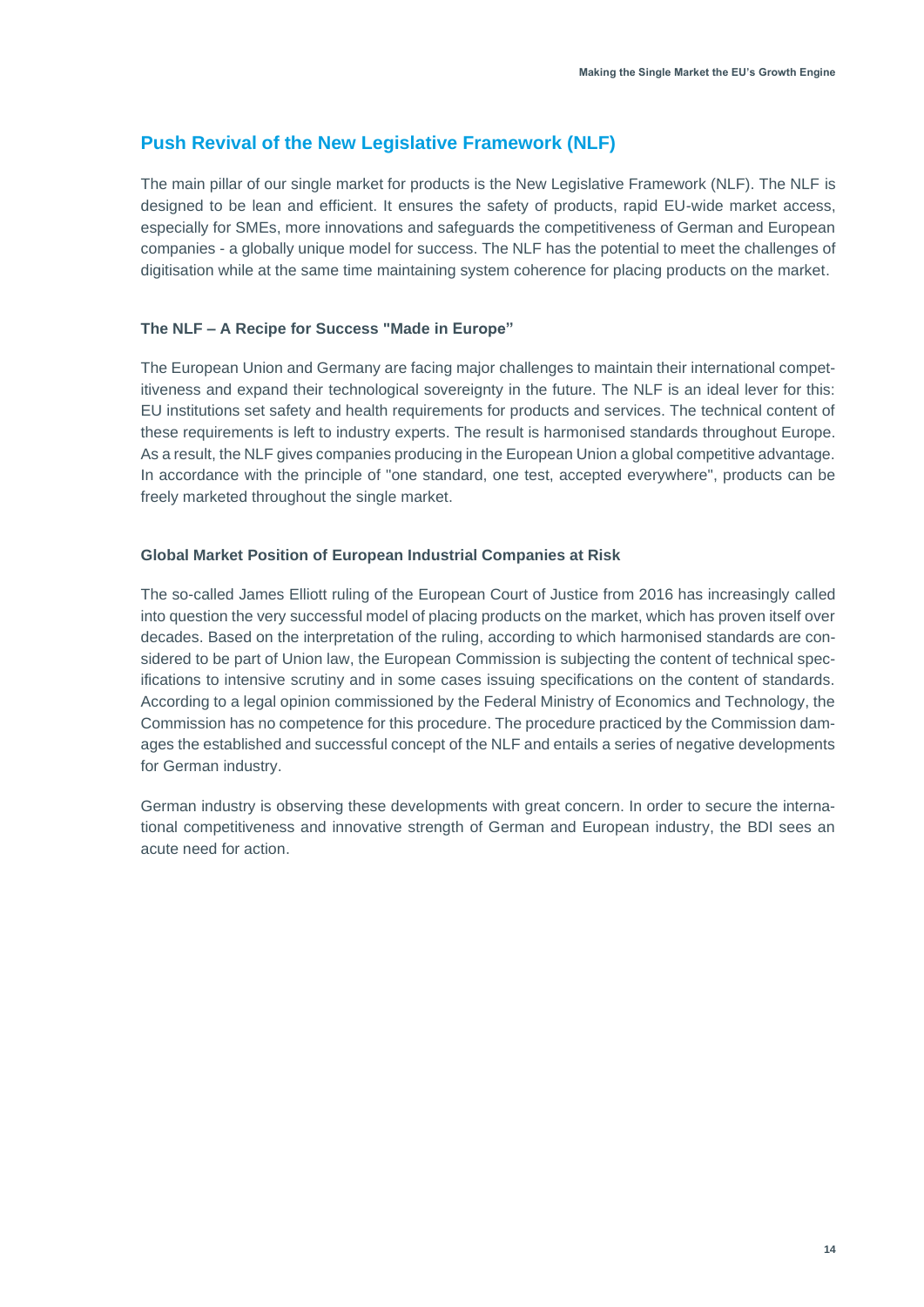#### <span id="page-14-0"></span>**BDI´s Demands**

- The BDI expressly supports the concrete proposals from the "Joint Industry Recommendations for effective harmonised Standardisation" of July 2021 and is counting on further support from the government in Germany.
- It is imperative that the European Commission undertake a critical review and adaptation of the framework conditions for the commissioning, evaluation and citation of European-wide harmonised standards.
- The European Commission and the German government must advocate the consistent application and continuation of standardisation within the framework of the NLF for new areas of law in the context of digitisation and sustainability.
- The European Commission must develop future product-related regulatory projects in all areas of law in accordance with the principles of the NLF. Preference must always be given to harmonised standards.
- **■** Measures taken by the European Commission in the European Standardisation System must aim to strengthen and secure the international competitiveness and innovative strength of European industry and must be measured against this.

### <span id="page-14-1"></span>**A Single Market for the European Circular Economy**

In 2019, the European Commission presented a political agenda with the "European Green Deal", the implementation of which is expected to bring about profound economic change with a significant impact on society. At the same time, the EU is to be a dynamic and globally competitive economic area in which growth is decoupled from resource use. A central role in this must be played by the transition to a circular economy.

- <span id="page-14-2"></span>■ The new German government should advocate at the European level for internal market regulation that supports companies on their way to a climate-neutral circular economy.
- This requires a fundamental realignment of raw materials policy with instruments for closing material and product loops, planning and investment security for companies, a coherent, innovation-friendly and secure legal framework, and initiatives to ensure competitiveness.
- **•** Decisive factors here include appropriate regulations for a functioning internal market for waste for recycling and for the use of raw materials from the circular economy, uniform enforcement and uniform market monitoring of new requirements for sustainable product design, including "design for circularity", and an EU-wide end to the landfilling of untreated municipal waste.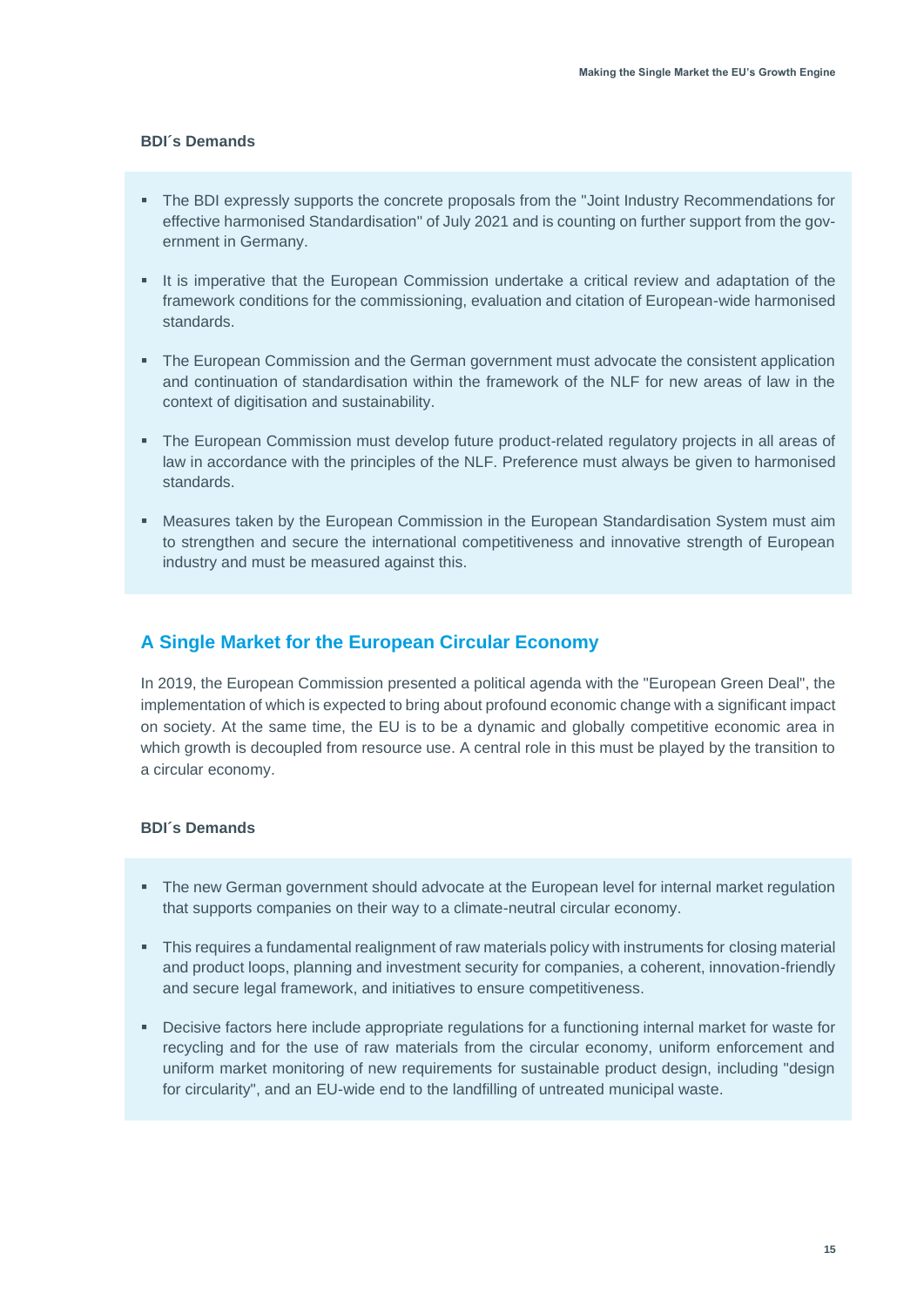**.** In addition, industry must be able to calculate with competitive energy and raw material prices. This urgently requires a funding policy that supports the transformation to the circular economy and also takes into account the needs of small and medium-sized enterprises (SMEs).

## <span id="page-15-0"></span>**A Modern Interconnected Europe - Transport and Mobility in the Single Market**

#### <span id="page-15-1"></span>**The Importance of the Transport Sector for the EU Single Market**

As the COVID-19 pandemic has shown, the free movement of people and goods is one of the fundamental freedoms of the European Union and the common market. The transport sector makes economic prosperity possible because it ensures the maintenance and establishment of industrial locations in all places of the European Union. It is thus indispensable for balancing regional disparities and for the smooth operation of the European single market. Even in times of crisis, it is essential to keep cross-border transport routes open, e.g. by creating so-called green lanes for the free movement of people and goods.

It is thanks to a reliable infrastructure and an efficient transport sector that industrial locations throughout Europe are competitive and that not only individual clusters develop while other regions remain economically marginalised. On the contrary, each country joining the European Union has been given a higher degree of economic participation in the single market, creating prosperity and stability for the population.

The transport sector is the link between 27 national economies with 450 million people who consume goods every day and make a wide variety of contributions to value creation. Against the backdrop of the goal of climate neutrality, it must be a matter of continuing to expand the performance of the European transport industry if the social model of the social market economy is to continue to be supported. The transport industry connects people and goods, creating networks of relationships and value chains that form the basis of our economic system based on the division of labour and its fundamental values of freedom.

#### <span id="page-15-2"></span>**Transport and Climate Neutrality**

Thanks to enormous technological developments, emissions per ton kilometre or passenger kilometre have continued to fall in recent years - and this applies equally to all modes of transport. However, due to the steadily increasing networking of economic locations and the participation of ever larger parts of the population in prosperity, emissions have risen overall. The real challenge now is to maintain and expand economic, social and ecological stability in the sense of a true sustainability approach, while at the same time making logistics and supply chains more efficient, environmentally friendly and climate neutral.

#### <span id="page-15-3"></span>**Transport Infrastructure for All Modes of Transport**

A basic prerequisite for achieving the climate protection targets in transport is the increased and accelerated development and expansion of infrastructures for all modes of transport: mandatory, comprehensive and permeable with the necessary charging and refuelling infrastructures as well as digital solutions such as the European Train Control System (ETCS) and Single European Sky (SES). The synchronization of charging and refuelling infrastructure in the EU Member States is also of great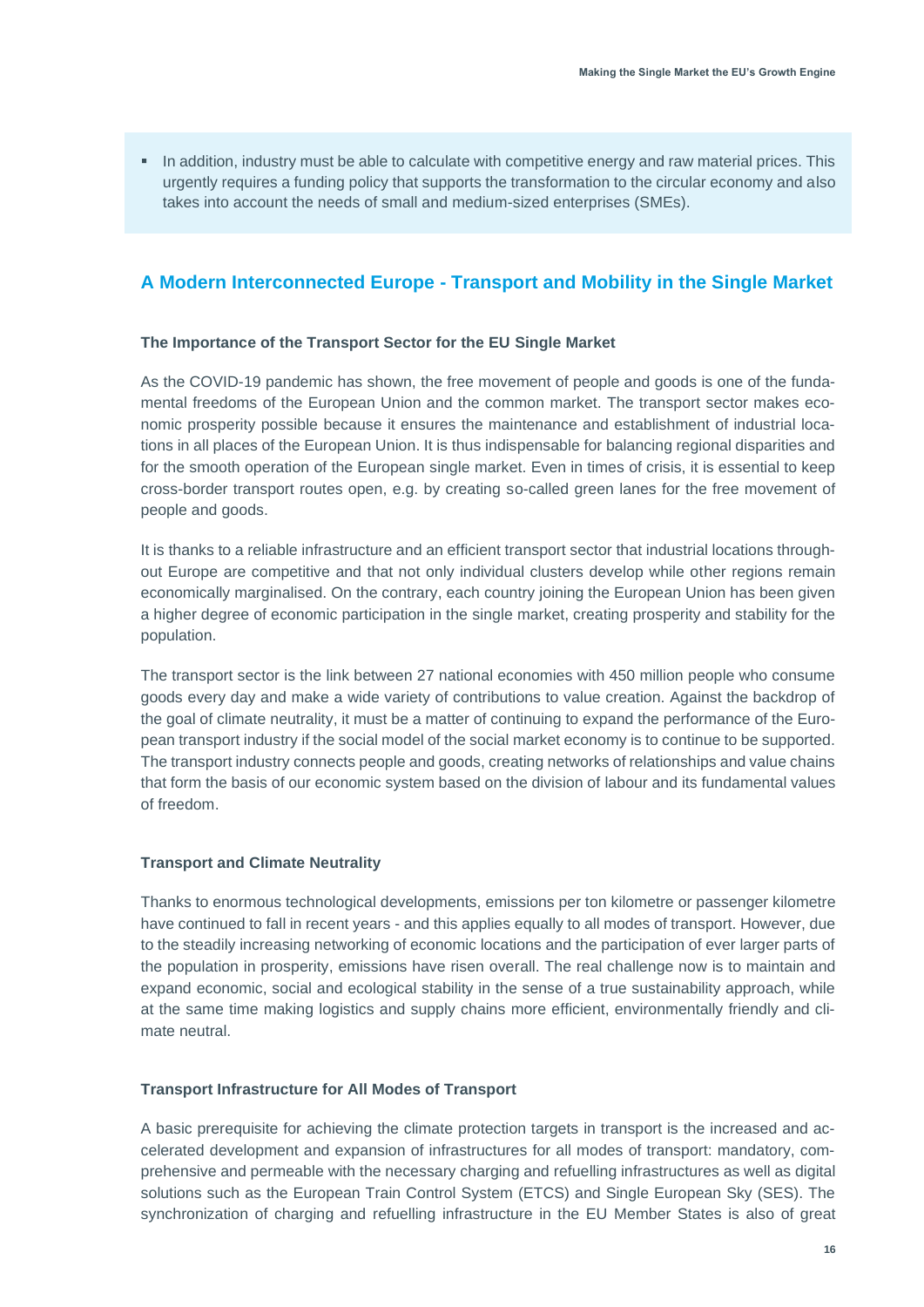importance with regard to the extremely ambitious CO2 fleet standards proposed by the European Commission from 2030 for passenger cars and light commercial vehicles. A direct link between fleet regulation and the future Alternative Fuels Infrastructure Regulation (AFIR) must be ensured. Just to charge the 30 million zero-emission passenger cars envisaged by the European Commission by 2030, three million publicly accessible charging points would have to be set up in the EU. By way of comparison: in 2019, there were just under 200,000 publicly accessible charging points in the EU, with around 75 percent of public charging points concentrated in what were then still four EU Member States - Germany, the Netherlands, France and the United Kingdom. This number would have to increase by a factor of 15 by 2030.

#### <span id="page-16-0"></span>**A Single Market for Transport Services**

At present, there is no freedom to provide services on the market for transport services within the EU: the national markets are largely inaccessible to competitors from other Member States. However, a limited, partial access to the purely national markets is granted by the regulations of the so-called cabotage. With numerous restrictions, providers can carry out purely national transports even in a member state in which this provider is not established. The first condition is that these so-called cabotage transports may only take place after an international transport. Market access is further restricted by limiting the permissible number of such journeys and the period during which they may take place. In addition, there is an obligation to return the vehicle to its home country within certain time limits and a so-called cooling-off period, during which no further cabotage operations may be carried out in the same member state.

Cabotage as an instrument for strengthening a single market for road freight transport is indispensable for avoiding and cushioning supply bottlenecks. Above all, however, it makes logistics processes in the EU as a whole more efficient and more effective, which is a decisive point for the competitiveness of companies on the world markets and central for the EU as a location factor.

- <span id="page-16-1"></span>■ The European Commission should implement the central course-setting measures for transport contained in its "Fit for 55" package and "Efficient and Green Mobility Package" in a technologyopen, holistic and competition-neutral approach. The aim must be to ensure the ramp-up of alternative drives and fuels, including the necessary infrastructures and digitalisation, in the Member States through targeted incentives and regulations.
- The infrastructures of the Member States must be coordinated and interconnected. In particular, the expansion of ETCS must be accelerated. The necessary funding programs must be made available.
- In the event of a comparable situation in the future, the temporary closure of European borders as in 2020 due to the COVID-19 pandemic must not be repeated. Instead, European transport routes must be kept open by setting up so-called green lanes in order to guarantee goods traffic and exclude economic disadvantages.
- Optimisation potentials, such as the implementation of the "Single European Sky" (SES), must be used to increase capacities and energy and climate efficiency in air traffic. The aim is to make the management of European airspace more modern and to create more sustainable and efficient flight paths. BDI supports the completion of the Single European Sky. A rapid advancement of the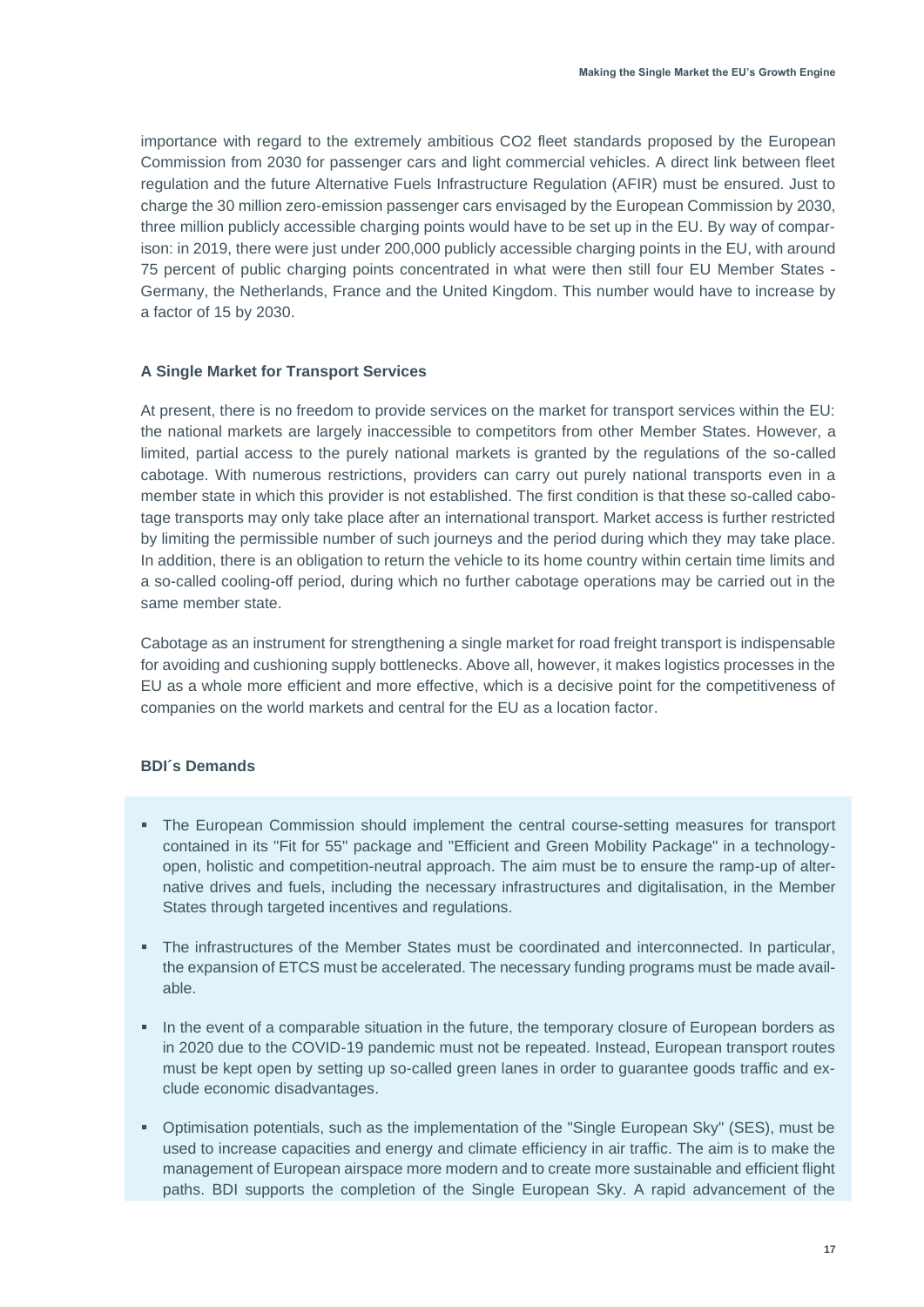decision-making process by the European Parliament and a more ambitious approach based on the need for action are urgently required.

- The European Commission has proposed extremely ambitious targets for CO2 fleet limits from 2030 for passenger cars and light commercial vehicles. These targets can only be achieved if the framework conditions are right, and in particular if they go hand in hand with a binding, ambitious and comprehensive development of the charging infrastructure in the EU Member States. The European Commission is called upon to ensure a direct link between fleet regulation and the future AFIR.
- Regarding the necessary rapid and comprehensive development of charging and refuelling member infrastructure in the EU, BDI welcomes the change from a directive to a regulation (AFIR) proposed by the European Commission and the cross-modal approach contained therein. However, the requirements for airports and ports are in part too ambitious.
- The opening of closed markets for purely national journeys by means of the existing cabotage regulations has numerous advantages. These positive effects of market opening could be enhanced by further liberalisation. This is especially true since the recent clarification of cabotage and minimum wage regulations in EU law, as well as the foreseeable significantly improved capabilities for monitoring compliance with the law (digital tachograph, access to toll data), very clearly counteract possible negative effects of further liberalisation with regard to labour and social conditions.
- **EXECT Although the cabotage regime should be further developed, this must be done with a sense of** proportion: It is of great importance for the shipping industry and the resilience of logistics processes and supply that all Member States continue to have an efficient local transport industry.
- **Negative effects on international competition due to the revision of the Energy Taxation Directive,** which currently provides for exemptions in the taxation of fuels used in air and sea transport, must be avoided. A European go-it-alone kerosene tax would inevitably lead to competitive disadvantages for European aviation companies and carbon leakage through "tankering". A kerosene tax would only make European air traffic more expensive and put it at a disadvantage in international competition – without any climate-efficient steering effect.
- As part of its FuelEU Maritime initiative, the European Commission must ensure that distortions of competition and the safeguarding of European maritime industries and supply chains are avoided. In particular, the expansion and promotion of the corresponding infrastructure and shore-side power supply in the ports must be ensured.

## <span id="page-17-0"></span>**Public Procurement - EU Rules on Market Opening Remain Essential**

Public procurement, i.e. the total of all procurements made by public-sector customers from the private sector, is one of the most important economic factors in the EU. In many countries, it is the secondlargest government expenditure after spending on government employees. Public procurement therefore has a significant impact on other important aspects, such as business opportunities for the bidding economy, small and medium-sized enterprises and jobs. Overall, the volume of all public procurement at central, regional and local level reaches a value of more than 14 percent of the EU's gross domestic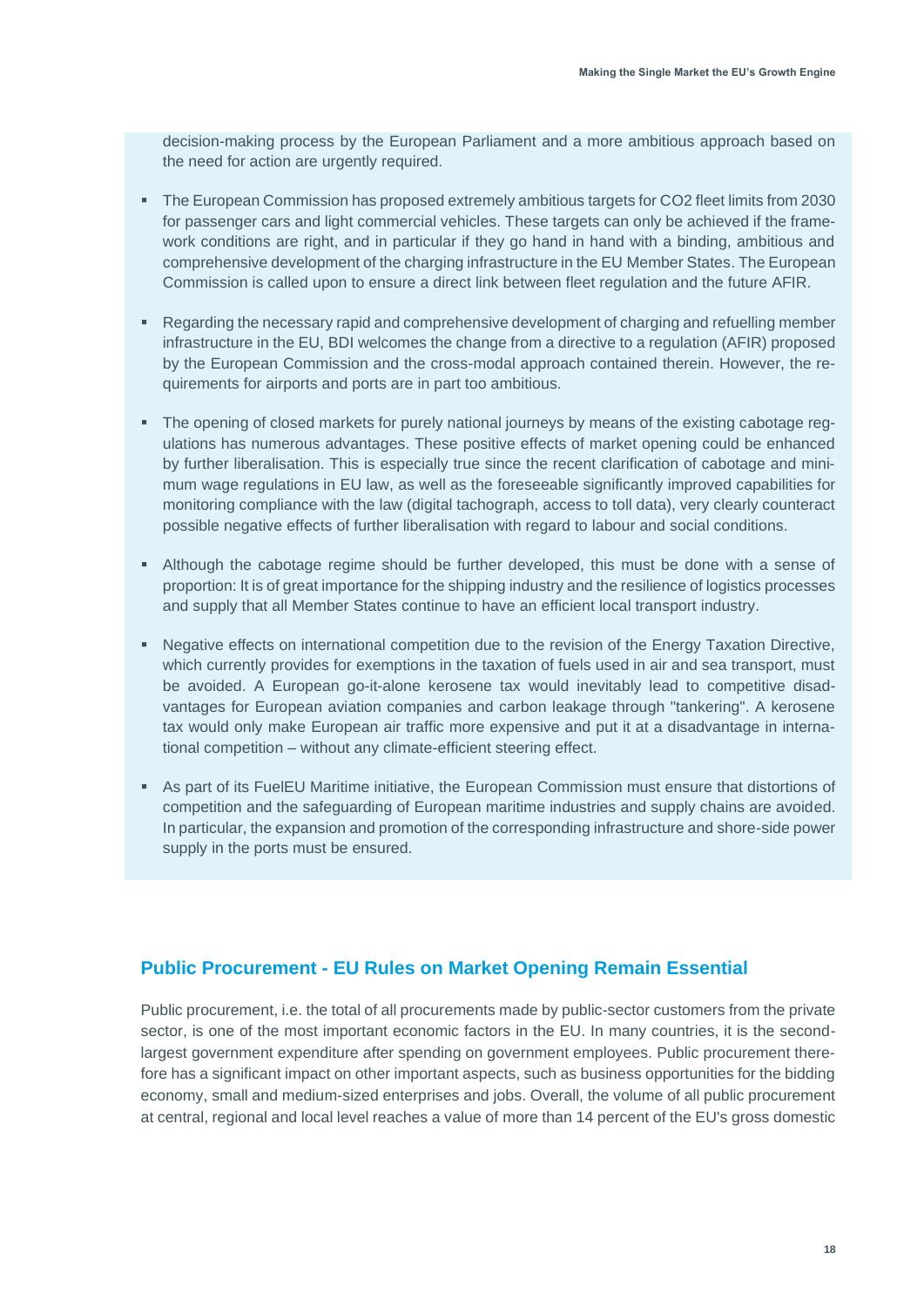product.<sup>32</sup> In view of this enormous volume, public procurement can also have a catalytic effect on technical innovations or contributions to environmental and climate protection, for example.

#### <span id="page-18-0"></span>**EU Procurement Directives Still Necessary, Threshold Increase Would Be Counterproductive**

In order to reduce barriers to a cross-border procurement market throughout Europe and to strengthen competition for public contracts, the EU has over the years created an effective legal framework for large, single-market-relevant awards above certain minimum contract values (thresholds).<sup>33</sup> The EU public procurement directives open up the markets for large contracts above the threshold values throughout the EU. At the same time, they ensure that the principles of transparency and equal treatment of all bidders must be observed when awarding contracts. In addition, in the event of procedural errors, it is stipulated that these can be objected to and, if necessary, corrected by means of swift and effective legal remedies for public procurement. This EU legal framework for public procurement is an important and indispensable pillar of the single market law.

In the political arena, there have recently been some calls for an increase in the EU thresholds. The background to this is that, due to an evaluation clause in the relevant EU Directive on public procurement, the Commission must carry out a review of the threshold values five years after they come into force, which should already have taken place by April 2019. <sup>34</sup> In November 2020, the Council of the EU invited the Commission to review the economic impact of the thresholds on the single market and to consider proposing an increase in the current thresholds at a next round of negotiations, where possible and appropriate. 35

In view of the continuing need to open markets within the EU single market, raising the thresholds would be highly problematic and counterproductive, especially as the current thresholds are already very high. Particularly from the point of view of the export-oriented German industry, the EU directives on public procurement continue to be indispensable, as they contain absolutely essential guarantees for German companies' access to important foreign markets in the EU.

Moreover, an increase in threshold values would also be extremely damaging for German and European industry in terms of the necessary market opening in third countries beyond the EU. This is because a substantial increase in EU thresholds would first require an increase in the thresholds of the WTO's Government Procurement Agreement (GPA), which is binding for the EU. The latter would have the effect of reducing the rather insufficient guarantees for market opening in third countries that have been painstakingly achieved in the GPA, while the GPA in its existing scope is indispensable for the opening of procurement markets in third countries.

The same applies to an extension of the exceptions to the EU directives on public procurement, which has also been called for in some quarters, because the existing exceptions are already very far-reaching.

<sup>32</sup> European Commission, Single Market Score Board referring to 2019, cf. the following Internet publication: Public Procurement - Performance per Policy Area - The Single Market Scoreboard - [European Commission \(europa.eu\).\)](https://ec.europa.eu/internal_market/scoreboard/performance_per_policy_area/public_procurement/index_en.htm)., 15.10.2021.

<sup>&</sup>lt;sup>33</sup> The EU law on public procurement mainly consists of the EU directives for the award of public contracts and concessions, in their present form dating back to a last revision in 2014, comprising directives 2014/24/EU, 2014/25/EU und 2014/23/EU, a directive for the award of public contracts in the area of security and defense(directive 2009/81/EC), as well as two remedies directives (directives 89/665/EEC and 92/13/EEC, both revised by directive 2007/66/EC.

<sup>34</sup> Cf. Article 92, directive 2014/24/EU.

<sup>35</sup> Cf. Council conclusions dated 25.11.2020: Public Investment through Public Procurement: Sustainable Recovery and Reboosting of a Resilient EU Economy, number 7.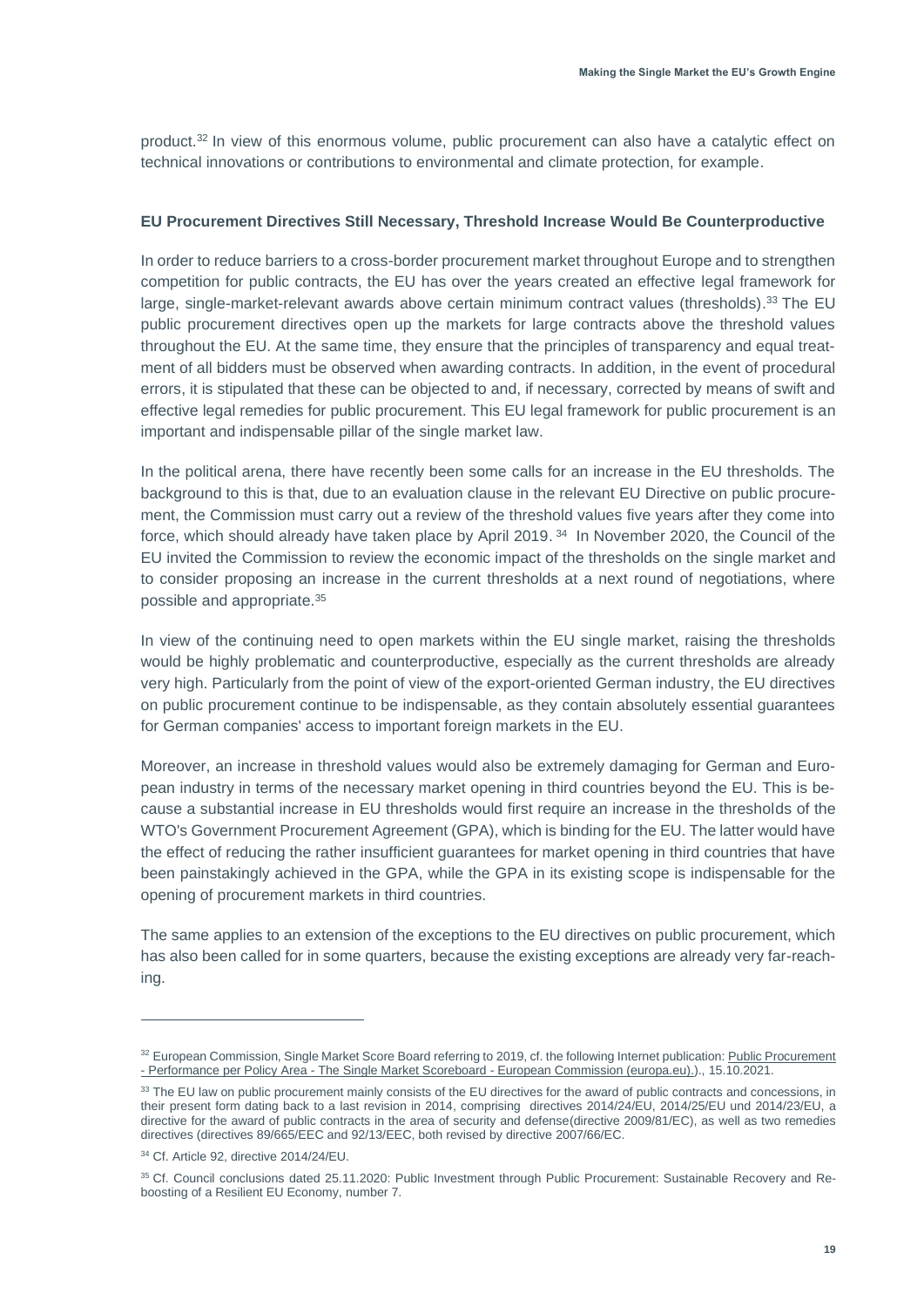#### <span id="page-19-0"></span>**Access to Procurement Markets in Third Countries in Need of Improvement**

With regard to market access to procurement markets in the EU on the one hand and in third countries on the other, an increasing disparity has emerged in recent years. While EU markets are often wide open, at least de facto, to bidders from third countries, procurement markets in a number of important third countries, such as China, often remain highly closed to EU companies.

The Commission's proposal for the so-called "International Procurement Instrument" (IPI) <sup>36</sup> is intended to increase the pressure on third countries to open up procurement markets that are still closed to European companies.At the same time, it is intended to strengthen the weight of the EU in international trade negotiations. The IPI is intended to create a regulation on access to public procurement in the EU for bids from third countries and a procedure for the Commission to review foreclosed third-country markets. If the Commission identifies unacceptable market foreclosure in a third country, sanctions can be imposed on bids of companies from that third country. After years of contentious legislative process, a compromise agreement in the Council in June 2021 <sup>37</sup> and renewed referral to the European Parliament, the IPI is expected to be finally adopted in the first half of 2022.

#### <span id="page-19-1"></span>**Notable Distortions of Competition Due to Subsidised Offers from Third Countries**

Another problem for the single market in the area of public procurement is the distortion of competition caused by subsidised bids from third countries when contracts are awarded in the EU, which leads to massive disadvantages for non-subsidised European bidders. In this respect, a major problem to date is that EU state aid control does not apply to the examination of subsidies from third countries.

Such distortions of competition are to be combated by the creation of an EU instrument against foreign subsidies that distort the single market ("Foreign Subsidies Instrument", FSI).<sup>38</sup> To this end, the FSI provides, among other things, for a special instrument to combat bids favoured by third-country subsidies in the case of very large awards of public contracts in the EU above a contract value of 250 million Euros, whereby subsidies must be notified. For smaller contracts with a subsidy threshold of five million Euros or more, the Commission is to have a general market investigation instrument by means of which it can carry out independent checks. If the Commission identifies distortions of competition due to subsidies from third countries, it can impose sanctions on the bidders concerned.

#### <span id="page-19-2"></span>**BDI´s Demand**

■ An increase in the EU thresholds for public contracts is emphatically rejected. The EU public procurement directives remain indispensable for EU-wide access to public contracts, transparency and fair competition in awarding contracts. Their scope of application must therefore not be reduced under any circumstances.

<sup>&</sup>lt;sup>36</sup> Amended Proposal of the Commission dated29.01.2016 for a regulation of the European Parliament and of the Council on the access of third country goods and services to the Union's internal market in public procurement and procedures supporting negotiations on access of Union goods and services to the public procurement markets of third countries.

<sup>&</sup>lt;sup>37</sup> Mandate of theCouncil dated 02.06.2021 for negotiations with the Eurpean Parliament regarding the amended proposal of the Commission of 29.01.2016 on the IPI cf. preceding footnote), see Council Document dated 28.05.2021.

<sup>&</sup>lt;sup>38</sup> Proposal of the Commission for a regulation of the European Parliament and of the Council on foreign subsidies distorting the internal market, dated 05.05.2021.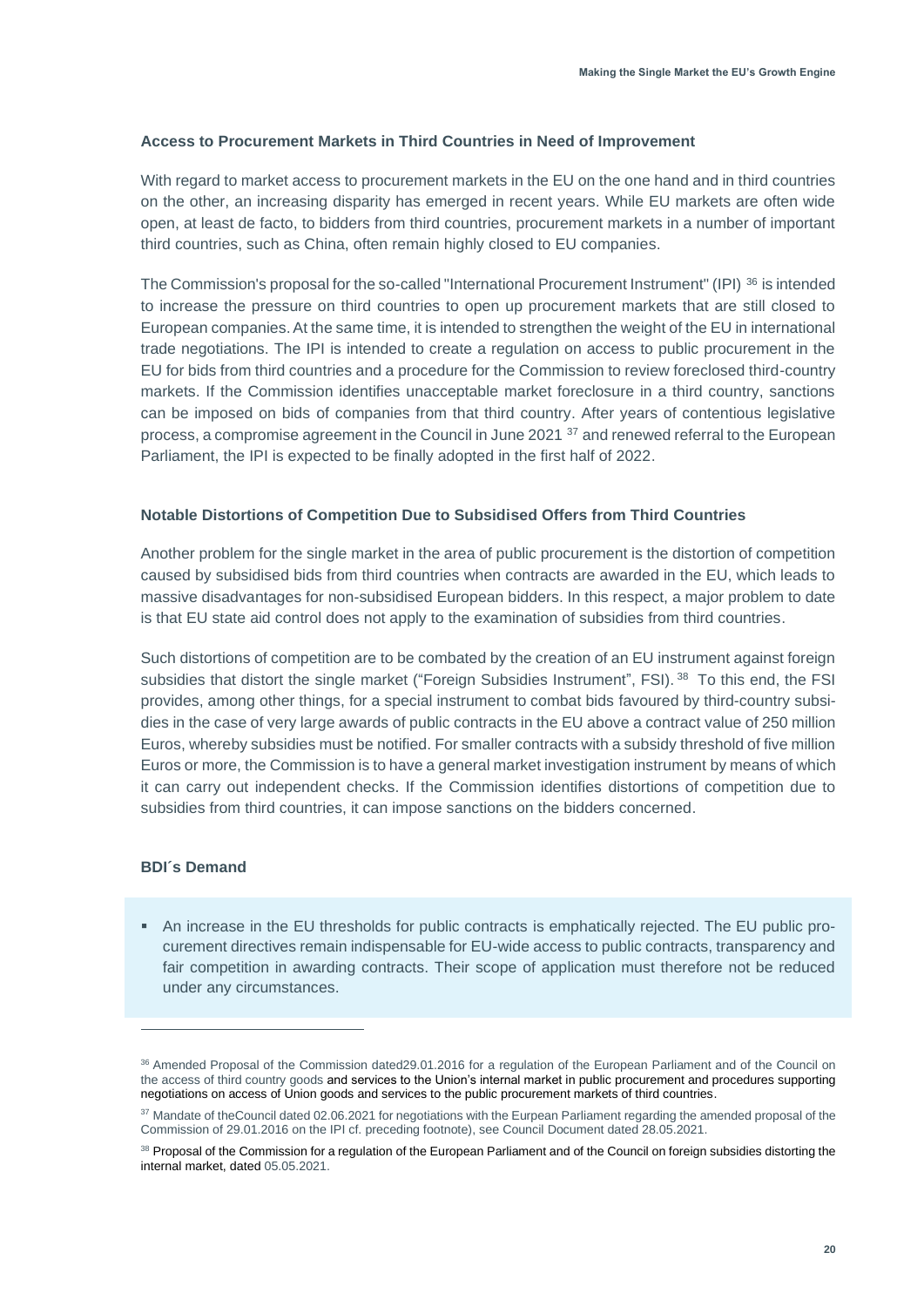- For the above reasons, an extension of the already very far-reaching exemptions from the public procurement directives must also be rejected.
- The threshold values of the WTO Government Procurement Agreement (GPA) must not be increased either. Increasing them would be highly counterproductive for the EU and in particular for the strongly export-oriented German economy. An increase would undo the hard-won progress made in opening up markets in third countries beyond the EU and run counter to all efforts to extend the scope of the GPA at the level already achieved.
- The International Procurement Instrument (IPI) should be adopted soon after final necessary amendments by the Council and the European Parliament. It must be ensured that exceptions to the sanctions of the IPI are strictly limited so that the effectiveness of the instrument cannot be undermined.
- The Commission's proposal for the Foreign Subsidies Instrument (FSI) is to be welcomed in principle, as it can be used to combat distortions of competition caused by subsidies from third countries when contracts are awarded in the EU. Details such as the level of the threshold values in particular still require closer examination.

## <span id="page-20-0"></span>**A Modern Tax System for Cross-Border Activity**

#### <span id="page-20-1"></span>**Reduce Tax Obstacles in the Single Market**

The tax obstacles in the single market are not only, but predominantly, limited to the areas of CIT (Corporate Income Tax) and VAT (Value Added Tax). Member States' administrative regulations in the field of VAT are still complex, which is one of the main obstacles to the single market. In the area of CIT, there is still a great deal of potential to be tapped in the single market in order to facilitate and promote cross-border trade and investment. These obstacles should be removed while maintaining the participation rights of all Member States.

In addition, the upcoming revision of the Energy Taxation Directive must ensure the smooth functioning of the European single market, the international competitiveness of European companies and the avoidance of tax discrimination.

In the view of BDI, the action plan proposed by the European Commission for the enforcement of the single market is urgently needed in order to achieve a better functioning of the single market. To that end, the tax aspects mentioned above must be addressed. BDI also welcomes the European Commission's report on barriers in the single market. The obstacles identified in the report are relevant for numerous German companies – this also applies to obstacle number 9, according to which the lack of tax harmonization remains one of the main obstacles faced by businesses when operating cross-border. The identified obstacles must be taken as an opportunity to accelerate the reduction of existing obstacles in the area of tax law.

#### <span id="page-20-2"></span>**BDI´s Demands**

■ The creation of a single corporate tax rulebook for the EU (BEFIT, Business in Europe: Framework for Income Taxation) announced for 2023 is a right step in order to reduce tax obstacles in the European single market. In this context, the EU must implement the agreement on a reform of the global tax system for business profits in a consistent and not excessive manner. It is important that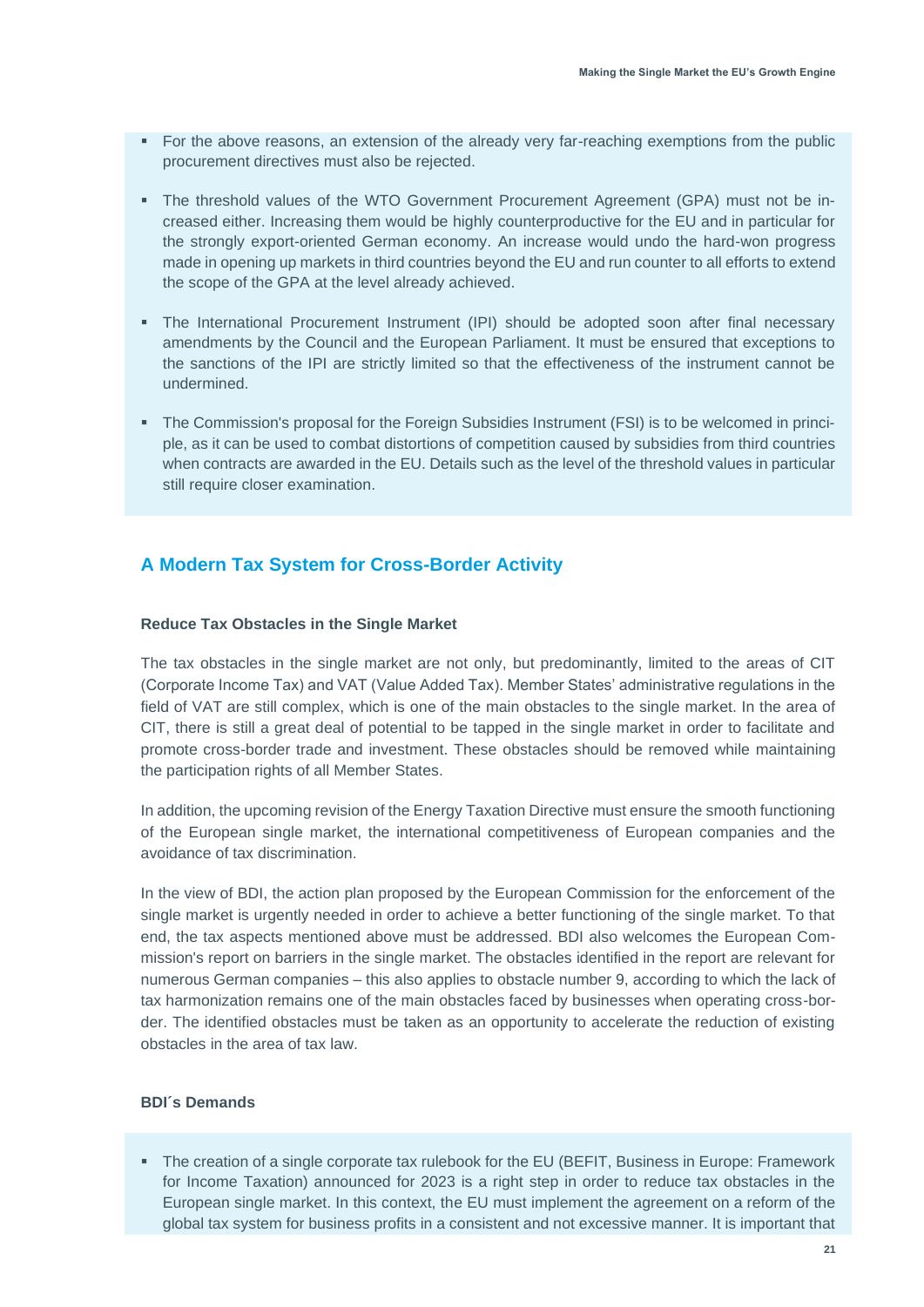both stages of BEFIT – harmonisation of the tax base and consolidation of profits and losses – are implemented. The European Commission must pay attention to avoiding double taxation risks for companies and ensure sufficient flexibility to be able to react to changes in tax law in important third countries in the future.

- **. In the area of VAT, the European Commission should work towards harmonising the existing tech**nical methods of tax collection. Technical solutions for legally compliant information systems throughout Europe are a prerequisite for a definitive VAT system that can be implemented in a legally secure manner for companies and the authorities alike. The European Commission should work on the harmonisation of tax rates and tax matters and withdraw the proposal to give Member States more flexibility to set VAT rates. The European Commission should also allow a discussion of the introduction of a reverse charge mechanism for intra-union deliveries of goods.
- **When revising the Energy Taxation Directive, the European Commission must not only pursue cli**mate protection objectives but also the objective of a better functioning single market in order to strengthen the global competitiveness of industrial sectors. It must be ensured that carbon-neutrally produced energy sources are not subject to energy taxes and carbon prices linked to climate targets. Despite a switch to the energy content of fuels, EU member states should be obliged to fully exempt carbon-neutrally produced and advanced, sustainable biological energy sources from energy taxation and a carbon price in the market ramp-up phase without restriction to individual sectors.
- The principle of unanimity in the field of taxation should not be abandoned. Decisions in the field of tax policy should continue to be taken unanimously by all EU member states. In the view of BDI, it may only make sense to deviate from this in individual cases. This could, for example, concern questions of procedural law or the taxable event. A more comprehensive transition to qualified majority voting, however, carries the risk that the interests of individual Member States may be ignored. Thus, instead of pursuing the transition to the ordinary legislative procedure in tax matters, a further harmonization of European tax law should be promoted while retaining the participation rights of all Member States in order to achieve a better functioning single market.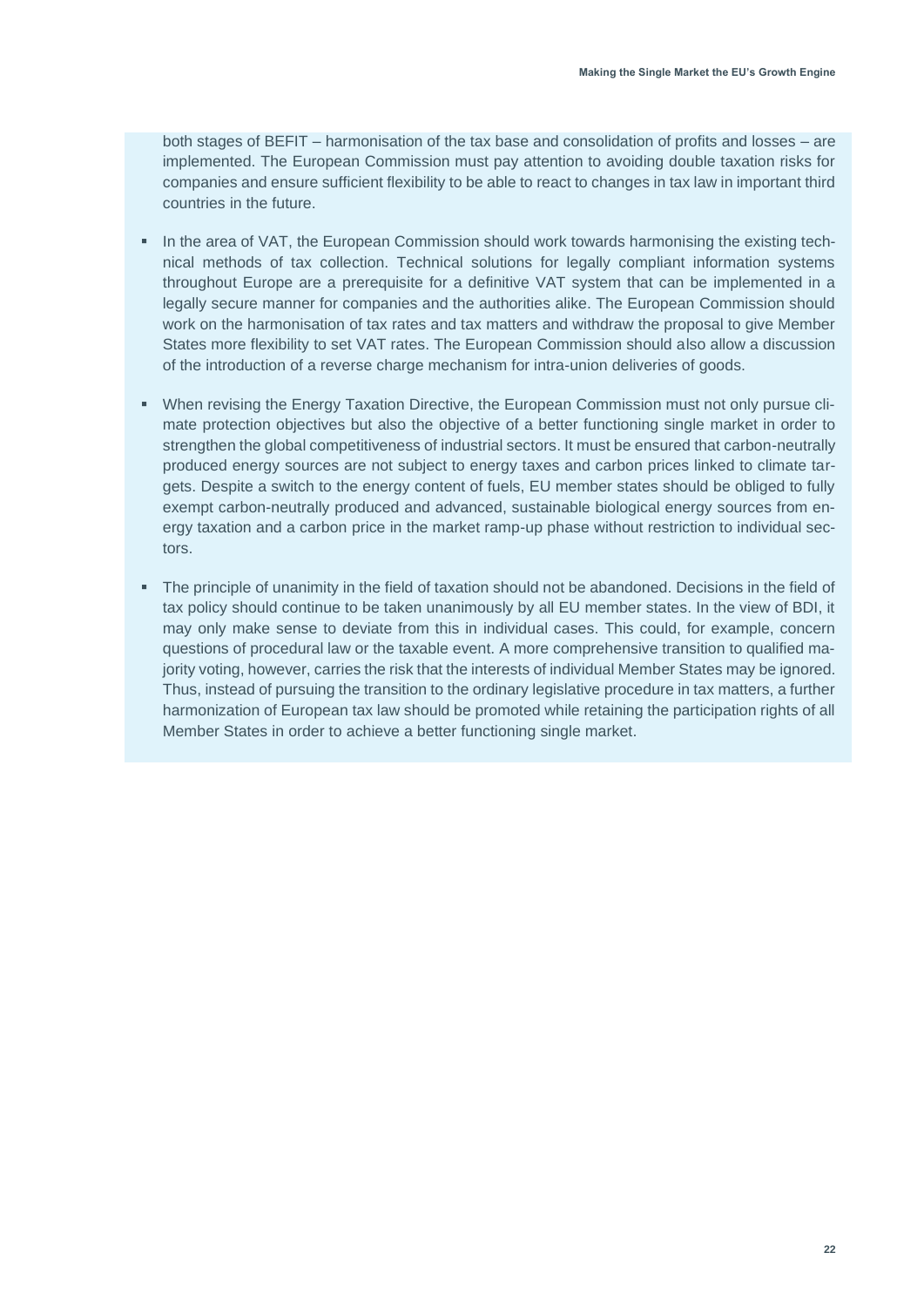## <span id="page-22-0"></span>**Strengthen the Governance of the Single Market and Better Regulation**

In March 2020, the European Commission presented two strategies to strengthen the governance of the single market: An Action Plan on Better Enforcement of the Single Market <sup>39</sup> and a Report on Barriers in the Single Market <sup>40</sup>. Together with the EU's Better Regulation Agenda, <sup>41</sup> these form the central governance framework for the single market.

#### <span id="page-22-1"></span>**Poor Implementation of EU Law as a Systemic Problem**

Poor implementation and enforcement of singe market law in the Member States is a systemic problem and remains one of the biggest obstacles for companies in the single market. Enforcement of single market law and sanctioning of infringements are essential for many single market issues such as competition policy and law or public procurement. The measures announced in the Action Plan for a better exchange on the application and enforcement of EU law and on the need for reform are likely to contribute to deeper integration and a level playing field.

The report on obstacles in the single market, in turn, identifies a total of 13 key barriers that accurately reflect the problems faced by many German companies - especially SMEs and small businesses. The European Commission rightly points out that the Member States are responsible for the greatest barriers and that only they can ultimately remove them. However, it remains unclear which concrete measures are to be used to remove the barriers identified in the report. Concrete proposals are needed here from the Commission.

#### <span id="page-22-2"></span>**Further Expanding the EU's Better Regulation Agenda**

With the EU's Better Regulation Agenda from 2015, the European Commission created the most comprehensive international framework for better regulation to date. Since then, the agenda has been revised and expanded several times. BDI welcomes the agenda and expressly supports its further development and deepening.

<sup>39</sup> Action Plan for the Enforcement of the Single Market (European Commission: Langfristiger Aktionsplan zur besseren Umsetzung und Durchsetzung der Binnenmarktvorschriften. COM(2020) 94 final[. https://ec.europa.eu/info/sites/info/files/communica](https://ec.europa.eu/info/sites/info/files/communication-eu-single-market-barriers-march-2020_de.pdf)[tion-eu-single-market-barriers-march-2020\\_de.pdf\)](https://ec.europa.eu/info/sites/info/files/communication-eu-single-market-barriers-march-2020_de.pdf)

<sup>40</sup> European Commission: Hindernisse für den Binnenmarkt ermitteln und abbauen. COM(2020) 93 final. [https://ec.eu](https://ec.europa.eu/transparency/regdoc/rep/1/2020/DE/COM-2020-93-F1-DE-MAIN-PART-1.PDF)[ropa.eu/transparency/regdoc/rep/1/2020/DE/COM-2020-93-F1-DE-MAIN-PART-1.PDF](https://ec.europa.eu/transparency/regdoc/rep/1/2020/DE/COM-2020-93-F1-DE-MAIN-PART-1.PDF)

<sup>41</sup> [https://ec.europa.eu/info/law/law-making-process/planning-and-proposing-law/better-regulation-why-and-how\\_de](https://ec.europa.eu/info/law/law-making-process/planning-and-proposing-law/better-regulation-why-and-how_de)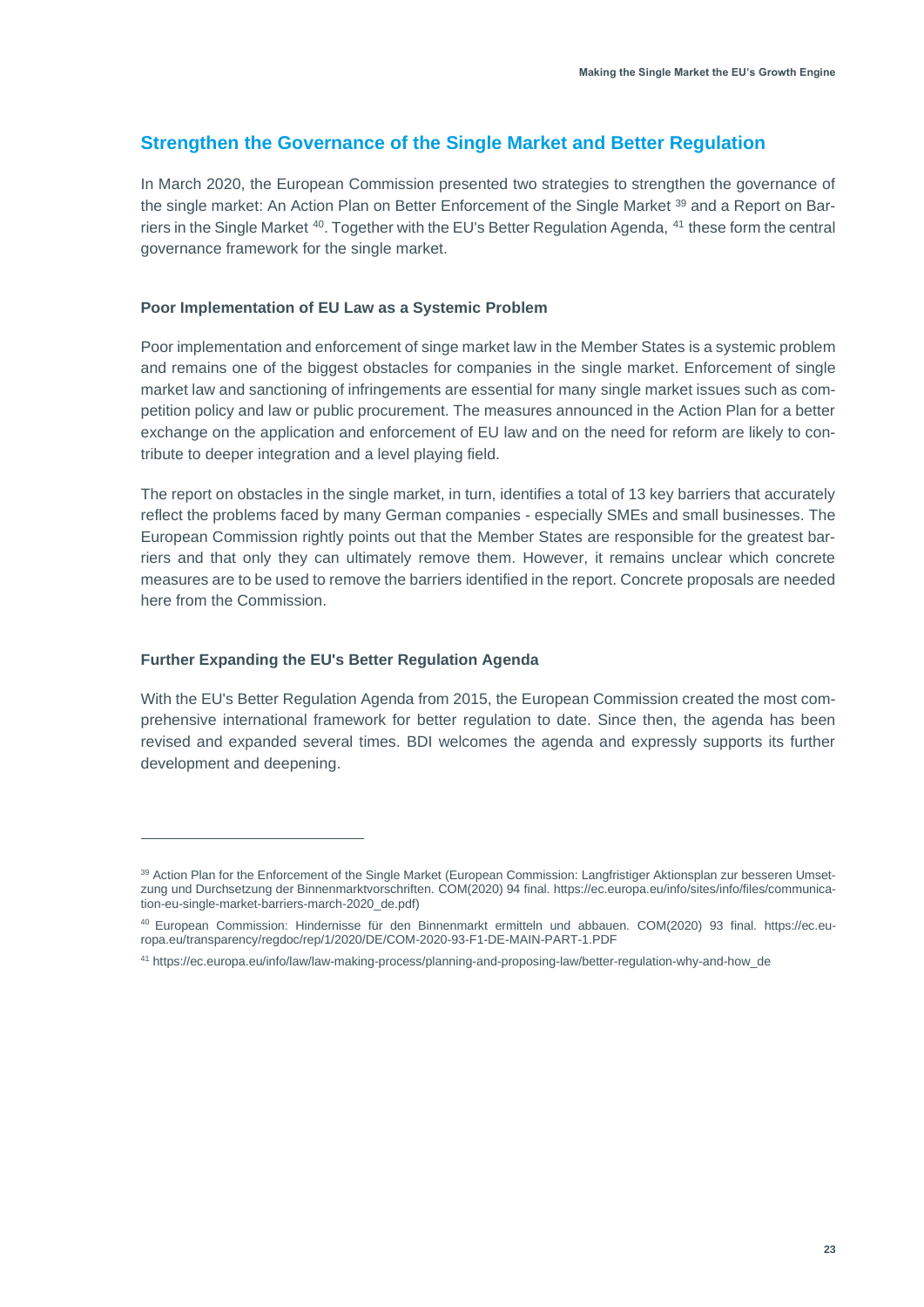- <span id="page-23-0"></span>**The European Commission's Single Market Governance Package, consisting of the Long-term ac**tion plan for better implementation and enforcement of single market rules and the Report on Obstacles in the Single Market, must be implemented swiftly and in full. Active support from the Member States is indispensable in this regard. The European Commission must outline the concrete measures to be taken to remove the identified barriers to cross-border entrepreneurial activity.
- The EU's Better Regulation Agenda must be deepened and expanded. Decision-making at EU level must become more transparent and inclusive for stakeholders. The feedback provided to the European Commission during public consultations must actually be taken into account in the design of legal acts. The quality of the European Commission's impact assessments must be improved in line with the recommendations of the Regulatory Scrutiny Board. Finally, the Better Regulation Toolbox must be continuously updated and systematically applied by all Commission services.
- The Council and the European Parliament must fully implement their commitments in the Interinstitutional Agreement on Better Lawmaking (2016). This applies in particular to the commitment to increased transparency and to carrying out their own impact assessments on significant changes to European Commission proposals. An inter-institutional definition of "substantial amendment" should be examined.
- Member States should always implement EU law on a 1:1 basis and refrain from so-called "goldplating" (over-fulfilment). This requires that Member States provide their national authorities with sufficient capacity, resources and expertise for the proper implementation and enforcement of single market rules. Furthermore, closer cooperation with the European Commission and among EU Member States is necessary. Efficient cooperation is also needed between the Single Market Enforcement Task Force, the EU Competitiveness Council and the Internal Market Committee (IMCO) of the European Parliament.
- **•** The European Commission should continue to make active use of the infringement procedure in the event of violations of single market law. This also applies to the extent that national legal remedies are available to pursue violations of nationally implemented EU law. Experience shows that EU infringement proceedings are an important corrective when national remedies are unsuccessful, or EU law is not sufficiently taken into account in national proceedings.
- BDI welcomes the "One-In-One-Out" (OIOO) principle at EU level. However, this must not lead to a segmentation of the existing single market acquis. OIOO must also be designed to work in a complementary way to existing better regulation instruments. It is also important that not only administrative costs, but also substantive compliance costs are captured.